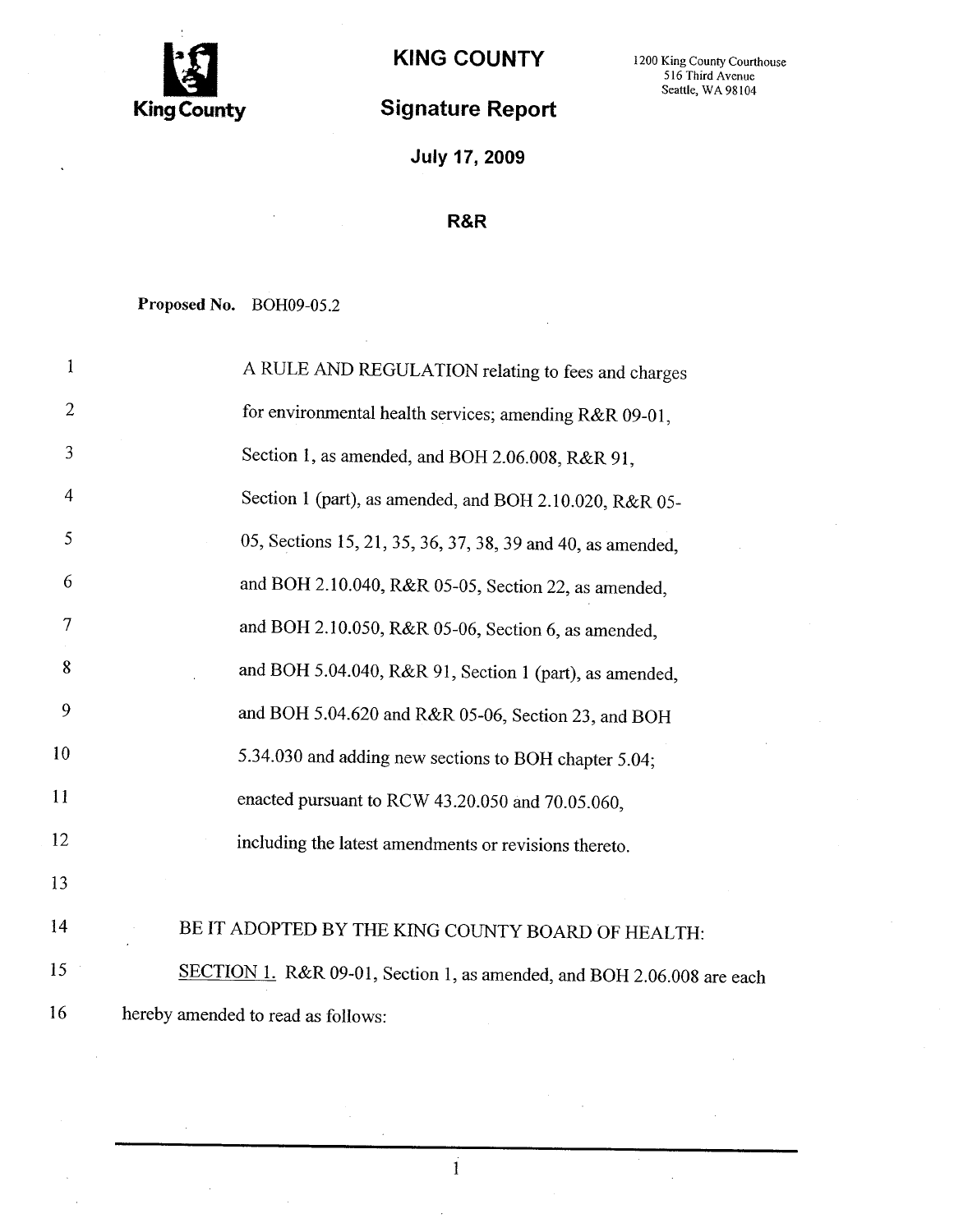# 17 Annual review and fee adjustment where costs of providing services wil 18 increase by less than five percent or decrease.

19 A. The board directs that the fees established in BOH Title 2 for issuing or 20 renewing licenses or permits or for such other services shall be reviewed by the director 21 of the Seattle-King County Department of Public Health annually to determine, based on 22 and consistent with the annual budget adopted by the King County Council, whether the 23 cost of providing services wil increase by less than five percent of the cost of providing 24 services during the current year. If the director determines that the cost of providing 25 services will increase by less than five percent of the cost of providing services during the 26 current year, the director shall reduce fees from the levels established in BOH Title 2 so 27 that the fees for services shall not exceed the actual cost of providing the services. If the 28 director determines that the cost of providing service will be less than the amounts 29 established herein due to, but not limited to, a reduction in the PERS contribution rate, 30 the director shall reduce fees from the levels established in BOH Title 2 by an amount 31 equivalent to the reduction in actual costs. This authority does not include the authority 32 to adjust penalties established by the board. 33 . B. The director shall report in writing to the board any reduction in fees by

34 December 15 before the year the reduced fees are to take effect. The director shall also 35 report to the board on any reduction in fees at the next regularly scheduled or special 36 meeting of the board after December 15.

37 C. The director shall post the amounts of any reduced fees in both written and 38 electronic form for inspection, review and copying by the public, including providing a 39 copy, in writing or by electronic format, of the fees to the clerk of the board and each

2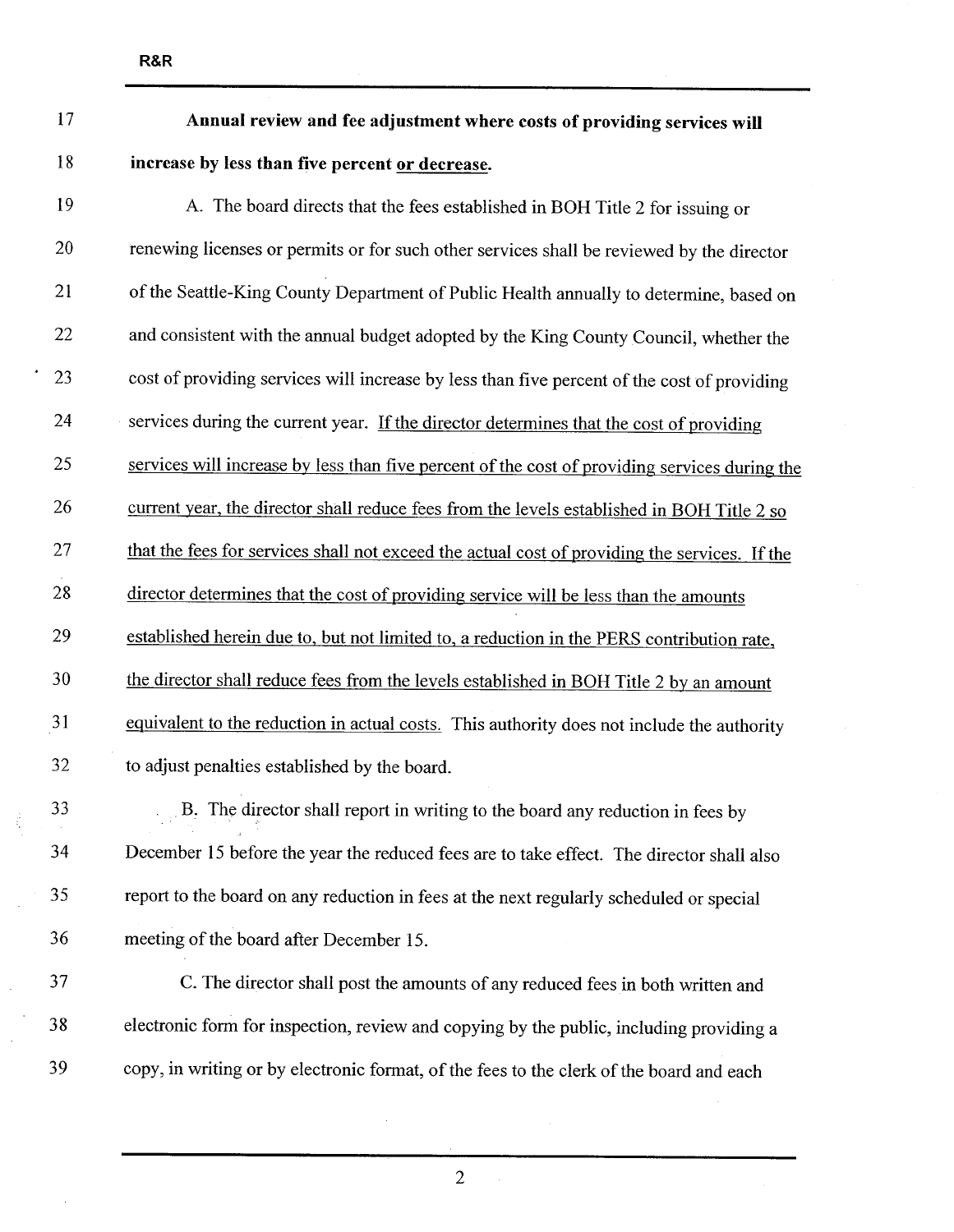| 40 | member of the board of health and posting the fee on the Internet, on or before December   |
|----|--------------------------------------------------------------------------------------------|
| 41 | 31."                                                                                       |
| 42 | SECTION 2. R&R 91, Section 1 (part), as amended, and BOH 2.10.020 are each hereby          |
| 43 | amended to read as follows:                                                                |
| 44 | Permit fee schedule.                                                                       |
| 45 | Part 1 - Permit Fee Schedule.                                                              |
| 46 | Effective Through December 31, 2009.                                                       |
| 47 | The owner or operator of a food establishment subject to the permit requirement            |
| 48 | of WAC 246-215-200 or Food Code Paragraph 8-301.11 shall pay to the health officer a       |
| 49 | food establishment permit fee as set forth in Table 1, based on the establishment type and |
| 50 | the risk category for the establishment. Where more than one type of food establishment    |
| 51 | exists within or as part of another food establishment (for example, a bakery within a     |
| 52 | grocery store or a deli within a meat market), the owner or operator shall pay the permit  |
| 53 | fee for each applicable food establishment type; except that the owner or operator of a    |
| 54 | grocery store with no more than two checkout stands, a general food establishment with     |
| 55 | no more than two checkout stands and no more than twelve seats for customers for on-       |
| 56 | site consumption of food or a meat/fish market with no more than two checkout stands       |
| 57 | shall pay only the highest applicable risk category permit fee without being required to   |
| 58 | obtain a separate permit for each type of food handling activity at the establishment. For |
| 59 | purposes of this section, "highest applicable risk category permit fee" means the fee      |
| 60 | corresponding to the highest risk category of food handling activity at the establishment. |
| 61 | <b>TABLE 1</b>                                                                             |
| 62 | Food Establishment Categories and Permit Fees                                              |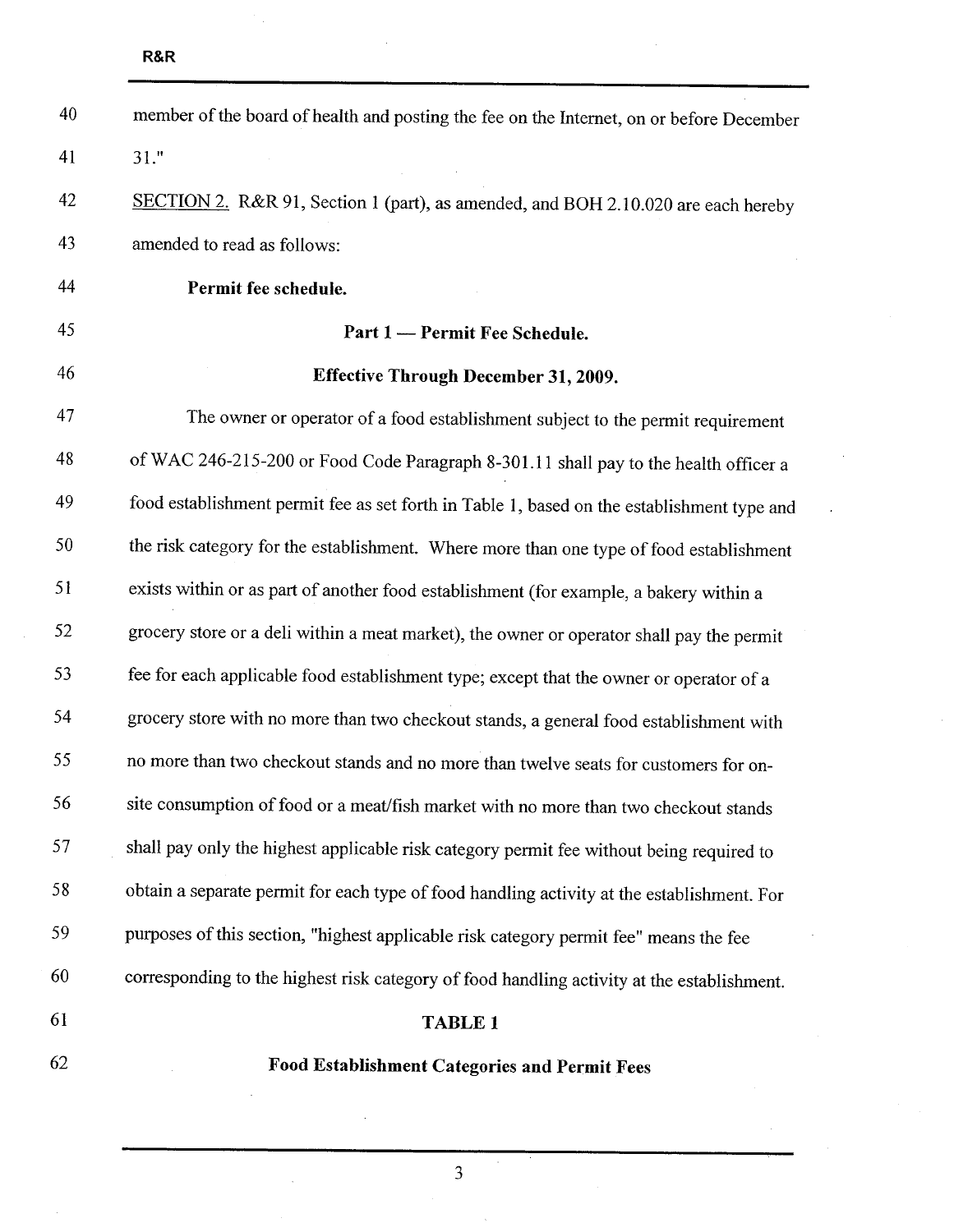$\bar{\mathcal{A}}$ 

| <b>Type of Food Establishment</b>         |                                      |        | Applica  |
|-------------------------------------------|--------------------------------------|--------|----------|
| <b>General Food Service</b> <sup>2</sup>  |                                      |        |          |
| <b>Seating Capacity</b>                   | $0 - 12$                             | Risk 1 | \$302.00 |
| <b>Seating Capacity</b>                   | $0 - 12$                             | Risk 2 | \$503.00 |
| <b>Seating Capacity</b>                   | $0 - 12$                             | Risk 3 | \$697.00 |
| <b>Seating Capacity</b>                   | $13 - 50$                            | Risk 1 | \$306.00 |
| <b>Seating Capacity</b>                   | $13 - 50$                            | Risk 2 | \$510.00 |
| <b>Seating Capacity</b>                   | $13 - 50$                            | Risk 3 | \$736.00 |
| <b>Seating Capacity</b>                   | $51 - 150$                           | Risk 1 | \$312.00 |
| <b>Seating Capacity</b>                   | $51 - 150$                           | Risk 2 | \$536.00 |
| <b>Seating Capacity</b>                   | $51 - 150$                           | Risk 3 | \$785.00 |
| <b>Seating Capacity</b>                   | $151 - 250$                          | Risk 1 | \$324.00 |
| <b>Seating Capacity</b>                   | $151 - 250$                          | Risk 2 | \$548.00 |
| <b>Seating Capacity</b>                   | $151 - 250$                          | Risk 3 | \$833.00 |
| <b>Seating Capacity</b>                   | over 250                             | Risk 1 | \$337.00 |
| <b>Seating Capacity</b>                   | over 250                             | Risk 2 | \$552.00 |
| <b>Seating Capacity</b>                   | over 250<br>$\mathcal{L}_{\rm{max}}$ | Risk 3 | \$870.00 |
| <b>Limited Food Service</b>               |                                      |        | \$302.00 |
| Bakery – No customer seating <sup>3</sup> |                                      |        |          |
| Risk 1                                    |                                      |        | \$302.00 |
| Risk 2                                    |                                      |        | \$503.00 |
| Risk 3                                    |                                      |        | \$697.00 |
| <b>Bed and Breakfast Operation</b>        |                                      |        | \$302.00 |

able Fee $^{\rm 1}$ 

 $\mathcal{L}^{\pm}$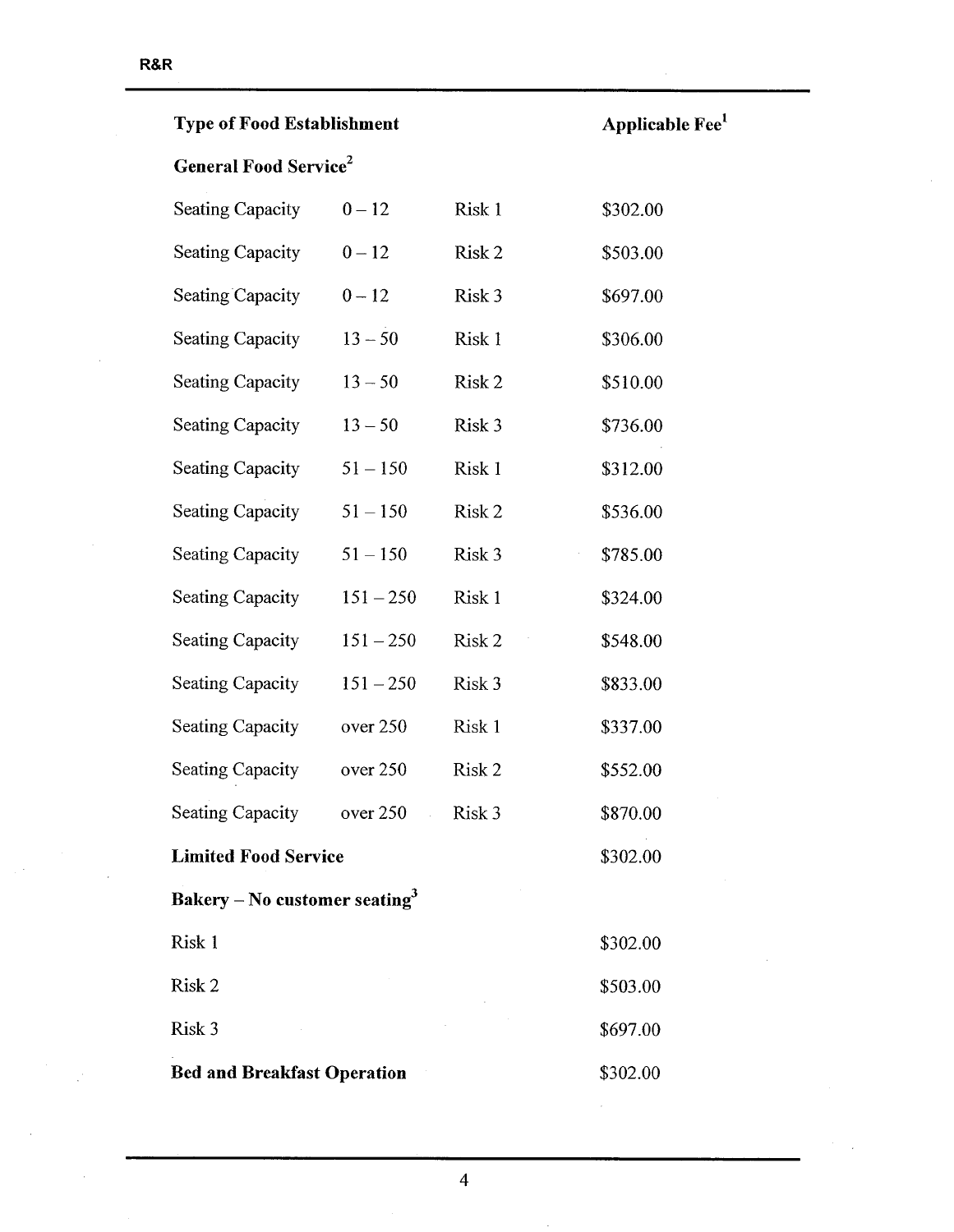| Grocery Store – No customer seating <sup>3</sup> |                         |
|--------------------------------------------------|-------------------------|
| Risk 1                                           | \$302.00                |
| Risk 2                                           | \$503.00                |
| Risk 3                                           | \$697.00.               |
| <b>Catering operation</b>                        |                         |
| Risk 1                                           | \$302.00                |
| Risk 2                                           | \$503.00                |
| Risk 3                                           | \$697.00                |
| <b>Meat/Fish Market</b>                          | \$567.00                |
| <b>Vending Machine</b>                           | \$302.00                |
| <b>Mobile Food Service</b>                       |                         |
| Risk 1                                           | \$302.00                |
| Risk 2                                           | \$503.00                |
| Risk 3                                           | \$697.00                |
| Nonprofit Institution <sup>7</sup>               |                         |
| Risk 1                                           | \$302.00                |
| Risk 2                                           | \$504.00                |
| Risk 3                                           | \$696.00                |
| School Kitchen <sup>4,7</sup>                    |                         |
| Risk 2                                           | \$504.00                |
| Risk 3                                           | \$696.00                |
| Seasonal Food Establishment <sup>6</sup>         | One-half the applicable |
|                                                  | annual permit fee       |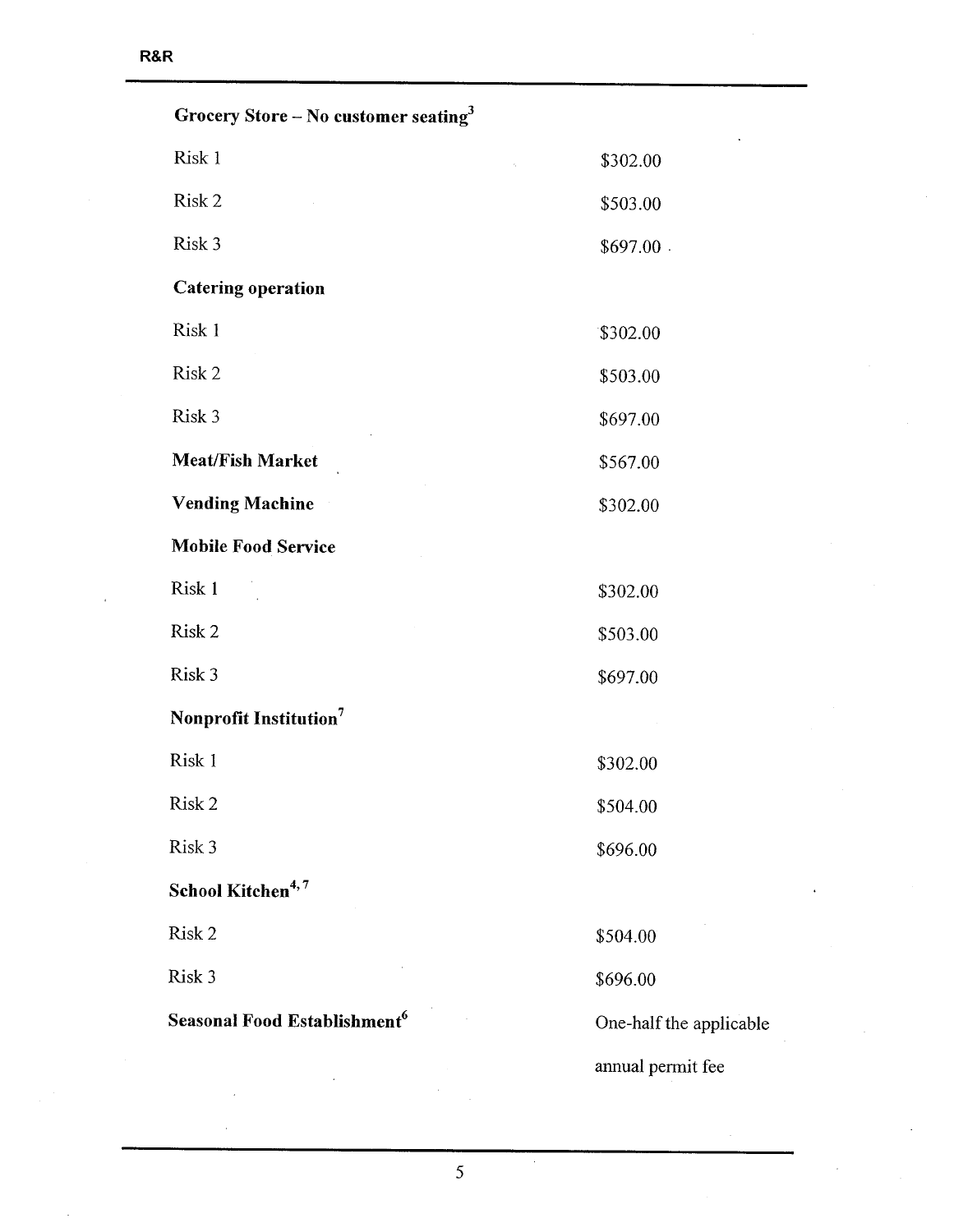|    | Temporary Food Establishment <sup>5</sup>           |                                                                                             |
|----|-----------------------------------------------------|---------------------------------------------------------------------------------------------|
|    | Low Risk                                            | \$193.00                                                                                    |
|    | <b>High Risk</b>                                    | \$201.00                                                                                    |
| 63 | Footnotes to Table 1:                               |                                                                                             |
| 64 |                                                     | 1. All food establishment permit fees set forth in this table are annual fees, except those |
| 65 |                                                     | for temporary food establishments (including temporary nonprofit institution food           |
| 66 | establishments) and seasonal food establishments.   |                                                                                             |
| 67 |                                                     | 2. General food service includes a grocery store or bakery offering seating for on-site     |
| 68 | consumption of food.                                |                                                                                             |
| 69 |                                                     | 3. A bakery or grocery store offering seating for on-site consumption of food shall be      |
| 70 | classified as a general food service establishment. |                                                                                             |
| 71 |                                                     | 4. A school kitchen is designated as either Risk 2 or Risk 3, not Risk 1.                   |
| 72 |                                                     | 5. A temporary food establishment is designated as either Low Risk or High Risk.            |
| 73 |                                                     | 6. The applicant for a seasonal food establishment permit, or a food establishment that is  |
| 74 |                                                     | to be operated no longer than any period of six consecutive months, shall pay one-half the  |
| 75 | applicable annual permit fee specified in Table 1.  |                                                                                             |
| 76 |                                                     | 7. The owners or operators of school kitchens and nonprofit institutions shall in 2009 be   |
| 77 |                                                     | charged fifty percent of the fee established to be paid by them as set forth in Table 1.    |
| 78 |                                                     | Part 2 — Permit Fee Schedule.                                                               |
| 79 |                                                     | Effective January 1, 2010, Through December 31, 2010.                                       |
| 80 |                                                     | The owner or operator of a food establishment subject to the permit requirement             |
| 81 |                                                     | of WAC 246-215-200 or Food Code Paragraph 8-301.11 shall pay to the health officer a        |
| 82 |                                                     | food establishment permit fee as set forth in Table 1, based on the establishment type and  |
| 83 |                                                     | the risk category for the establishment. Where more than one type of food establishment     |
| 84 |                                                     | exists within or as part of another food establishment (for example, a bakery within a      |

l,

 $\lambda$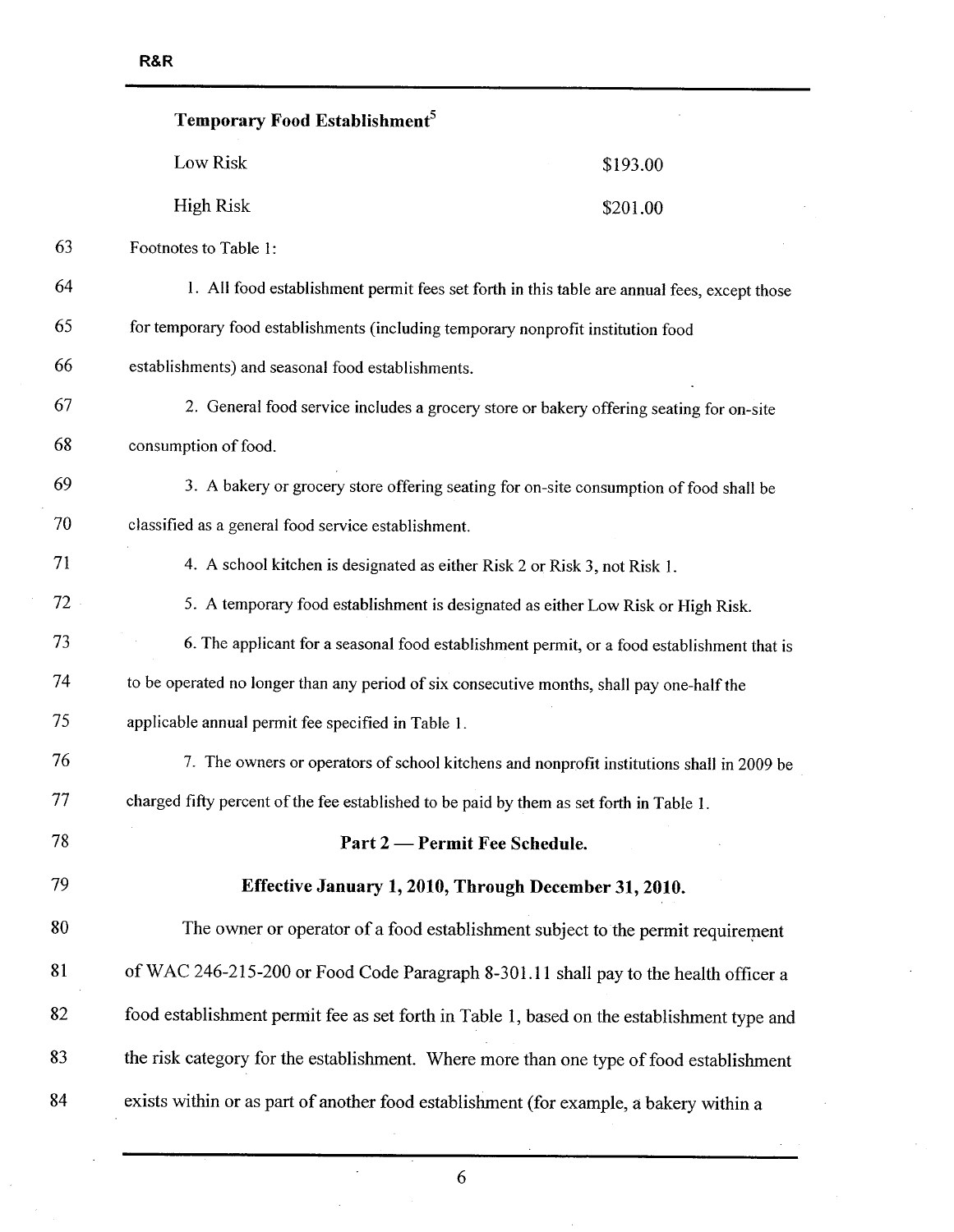| 85 | grocery store or a deli within a meat market), the owner or operator shall pay the permit  |
|----|--------------------------------------------------------------------------------------------|
| 86 | fee for each applicable food establishment type; except that the owner or operator of a    |
| 87 | grocery store with no more than two checkout stands, a general food establishment with     |
| 88 | no more than two checkout stands and no more than twelve seats for customers for on-       |
| 89 | site consumption of food or a meat/fish market with no more than two checkout stands,      |
| 90 | shall pay only the highest applicable risk category permit fee without being required to   |
| 91 | obtain a separate permit for each type of food handling activity at the establishment. For |
| 92 | purposes of this section, "highest applicable risk category permit fee" means the fee      |
| 93 | corresponding to the highest risk category of food handling activity at the establishment. |
| 94 | <b>TABLE 1</b>                                                                             |

| 95 | <b>Food Establishment Categories and Permit Fees</b> |
|----|------------------------------------------------------|
|----|------------------------------------------------------|

Type of Food Establishment  $\qquad \qquad$  Applicable Fee $^1$ 

General Food Service<sup>2</sup>

| <b>Seating Capacity</b> | $0 - 12$    | Risk 1 | \$317.00 |
|-------------------------|-------------|--------|----------|
| <b>Seating Capacity</b> | $0 - 12$    | Risk 2 | \$528.00 |
| <b>Seating Capacity</b> | $0 - 12$    | Risk 3 | \$732.00 |
| <b>Seating Capacity</b> | $13 - 50$   | Risk 1 | \$320.00 |
| <b>Seating Capacity</b> | $13 - 50$   | Risk 2 | \$535.00 |
| Seating Capacity        | $13 - 50$   | Risk 3 | \$772.00 |
| <b>Seating Capacity</b> | $51 - 150$  | Risk 1 | \$328.00 |
| <b>Seating Capacity</b> | $51 - 150$  | Risk 2 | \$562.00 |
| <b>Seating Capacity</b> | $51 - 150$  | Risk 3 | \$824.00 |
| Seating Capacity        | $151 - 250$ | Risk 1 | \$340.00 |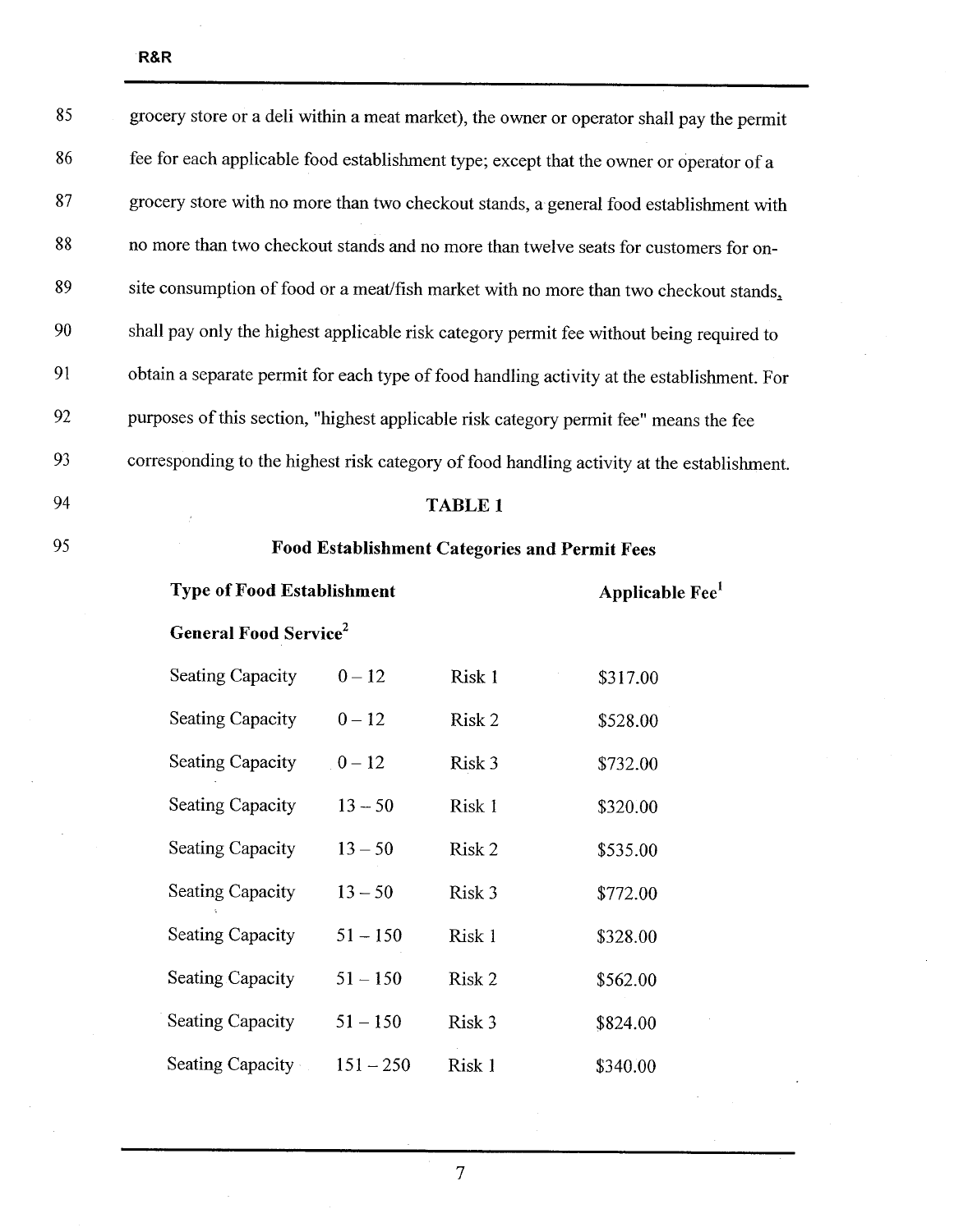| Seating Capacity                                 | $151 - 250$ | Risk 2 | \$575.00     |
|--------------------------------------------------|-------------|--------|--------------|
| <b>Seating Capacity</b>                          | $151 - 250$ | Risk 3 | \$874.00     |
| Seating Capacity                                 | over 250    | Risk 1 | \$353.00     |
| <b>Seating Capacity</b>                          | over 250    | Risk 2 | \$579.00     |
| <b>Seating Capacity</b>                          | over 250    | Risk 3 | \$914.00     |
| <b>Limited Food Service</b>                      |             |        | \$317.00     |
| Bakery – No customer seating <sup>3</sup>        |             |        | $\epsilon$   |
| Risk 1                                           |             |        | \$317.00     |
| Risk 2                                           |             |        | \$528.00     |
| Risk 3                                           |             |        | \$732.00     |
| <b>Bed and Breakfast Operation</b>               |             |        | \$317.00     |
| Grocery Store – No customer seating <sup>3</sup> |             |        | $\epsilon$ . |
| Risk 1                                           |             |        | \$317.00     |
| Risk 2                                           |             |        | \$528.00     |
| <b>Catering operation</b>                        |             |        |              |
| Risk 1                                           |             |        | \$317.00     |
| Risk 2                                           |             |        | \$528.00     |
| Risk 3                                           |             |        | \$732.00     |
| <b>Meat/Fish Market</b>                          |             |        | \$595.00     |
| <b>Vending Machine</b>                           |             |        | \$317.00     |
| Mobile Food ((Service)) Unit                     |             |        |              |
| Risk 1                                           |             |        | \$317.00     |
| Risk 2                                           |             |        | \$528.00     |

 $\bar{z}$  .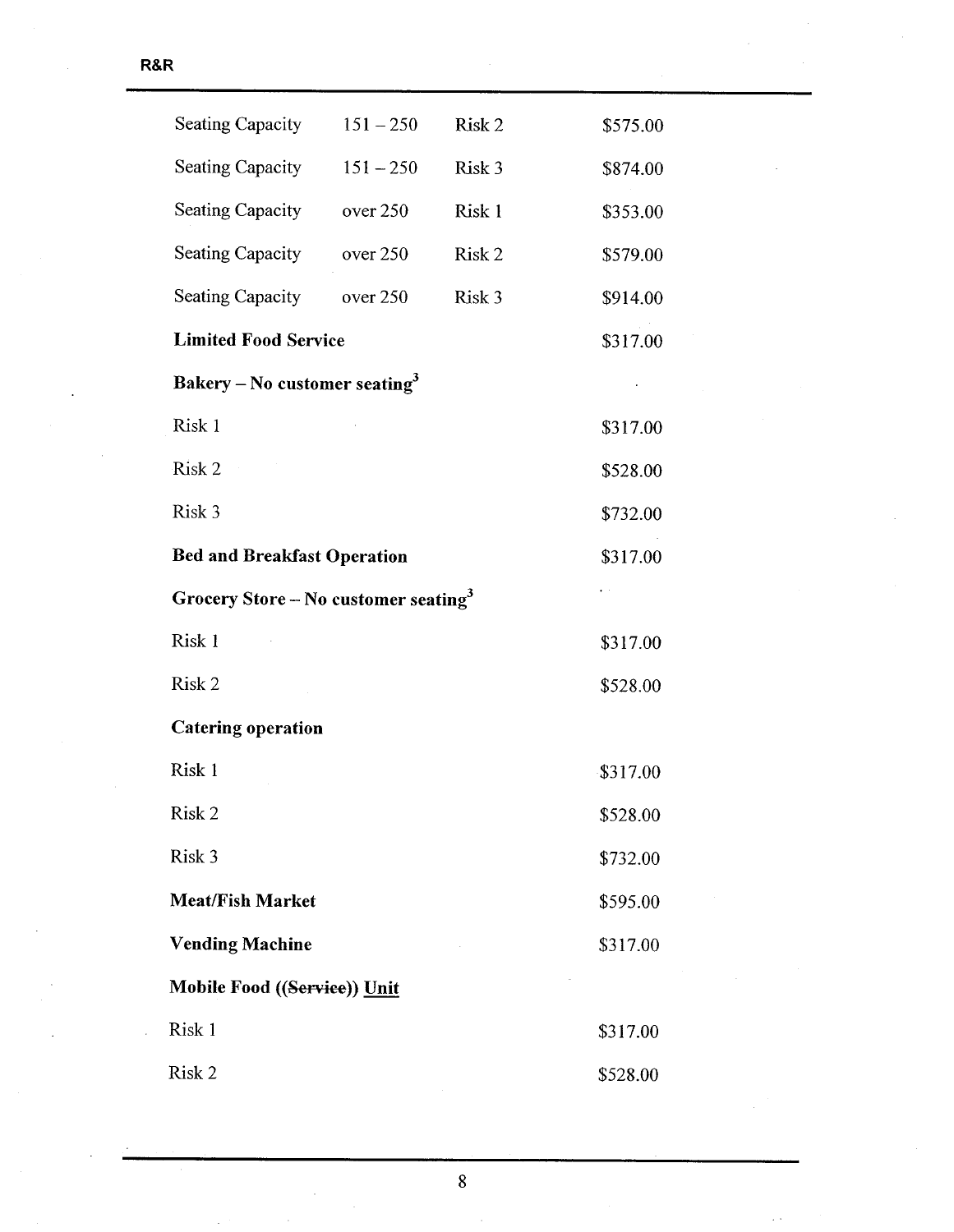| Risk 3                                              | \$732.00                                    |
|-----------------------------------------------------|---------------------------------------------|
| <b>Commissary for Mobile Food Unit</b>              |                                             |
| <u>Risk 1</u>                                       | \$120.00                                    |
| Risk 2 and Risk 3                                   | \$218.00                                    |
| Nonprofit Institution <sup>4</sup>                  |                                             |
| Risk 1                                              | ((To be determined by future)               |
|                                                     | rule of the board of health.))              |
|                                                     | \$317.00                                    |
| Risk 2                                              | ((To be determined by future                |
|                                                     | rule of the board of health.))              |
|                                                     | <u>\$528.00</u>                             |
| Risk 3                                              | ((To be determined by future                |
|                                                     | rule of the board of health.))              |
|                                                     | \$732.00                                    |
| School ((Kitchen)) Lunch Program <sup>4</sup>       | \$422.00                                    |
| $((Risk-2)$                                         | To be determined by future                  |
|                                                     | rule of the board of health.                |
| Risk 3                                              | To be determined by future                  |
|                                                     | rule of the board of health.)).             |
| Seasonal Food Establishment( $\binom{6}{2}^5$       | $((\Theta_{\text{ne-half-the applicable}})$ |
|                                                     | annual permit fee))                         |
| Operating for more than ten and up to twelve months | One-hundred percent of the                  |
|                                                     | applicable annual permit fee                |

 $\bar{z}$ 

 $\ddot{\phantom{a}}$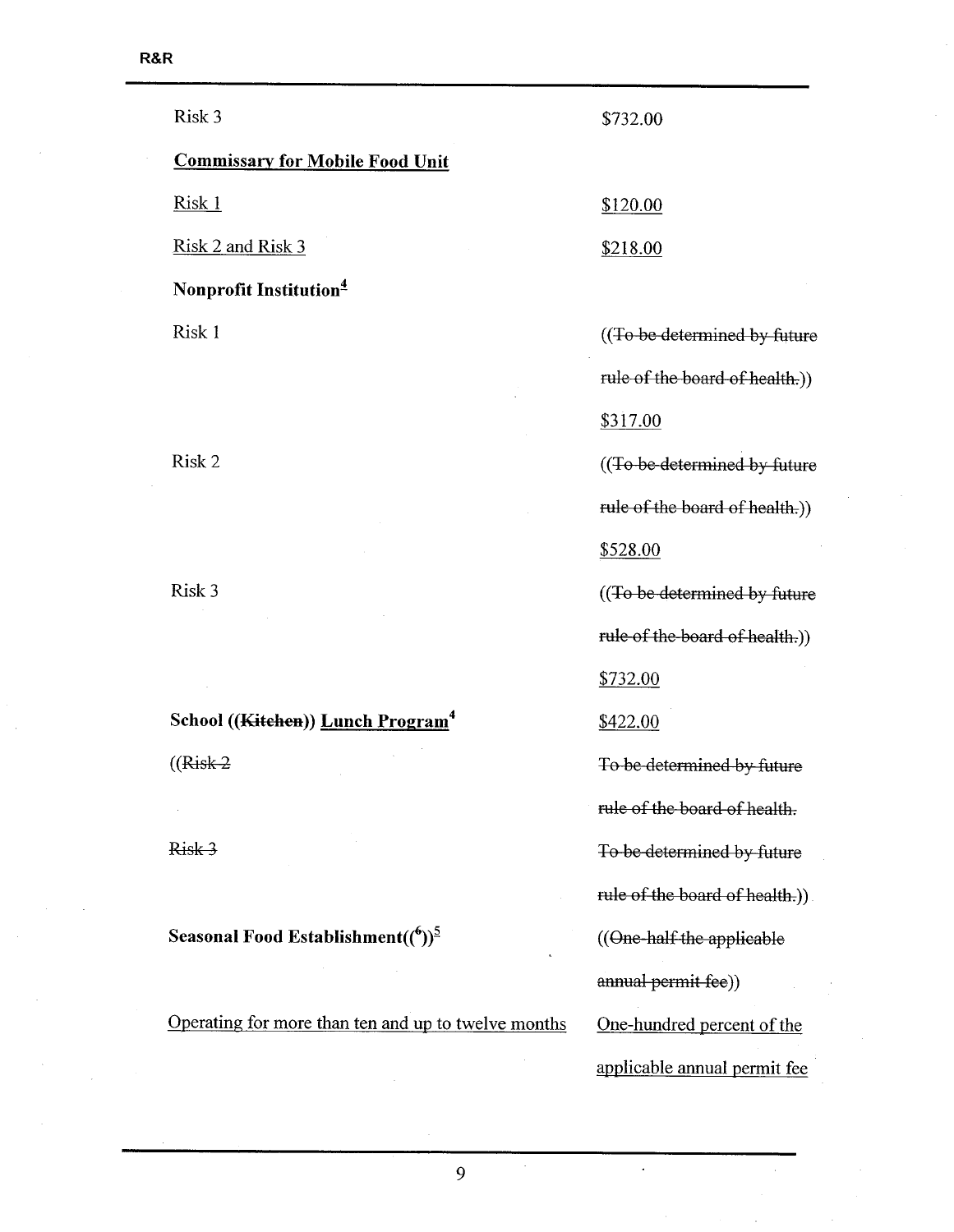|        | Operating for more than seven and up to ten months                                          | Seventy-five percent of the     |
|--------|---------------------------------------------------------------------------------------------|---------------------------------|
|        |                                                                                             | applicable annual permit fee    |
|        | Operating for more than four and up to seven months                                         | Fifty percent of the applicable |
|        |                                                                                             | annual permit fee               |
|        | Operating for four or fewer months                                                          | Twenty-five percent of the      |
|        |                                                                                             | applicable annual permit fee    |
|        | <b>Temporary Food Establishment((5))</b>                                                    | \$255.00                        |
|        | ((LowRisk)                                                                                  | \$203.00                        |
|        | <b>High Risk</b>                                                                            | \$211.00)                       |
|        | <b>Limited Temporary Food Establishment</b>                                                 | \$50.00                         |
|        | <b>Farmers Market or Recurring Event Food</b>                                               | \$255.00                        |
|        | <b>Establishment</b>                                                                        |                                 |
|        | <b>Limited Farmers Market or Recurring Event Food</b>                                       | \$50.00                         |
|        | <b>Establishment</b>                                                                        |                                 |
|        | <b>Farmers Market or Recurring Event Coordinator</b>                                        | \$100.00                        |
| 96     | Footnotes to Table 1:                                                                       |                                 |
| 97     | 1. All food establishment permit fees set forth in this table are annual fees, except those |                                 |
| 98     | for temporary and limited temporary food establishments (including temporary nonprofit      |                                 |
| 99     | institution food establishments) and seasonal food establishments.                          |                                 |
| 100    | 2. General food service includes a grocery store or bakery offering seating for on-site     |                                 |
| 101    | consumption of food.                                                                        |                                 |
| $-102$ | 3. A bakery or grocery store offering seating for on-site consumption of food shall be      |                                 |
| 103    | classified as a general food service establishment.                                         |                                 |

 $\hat{\boldsymbol{\beta}}$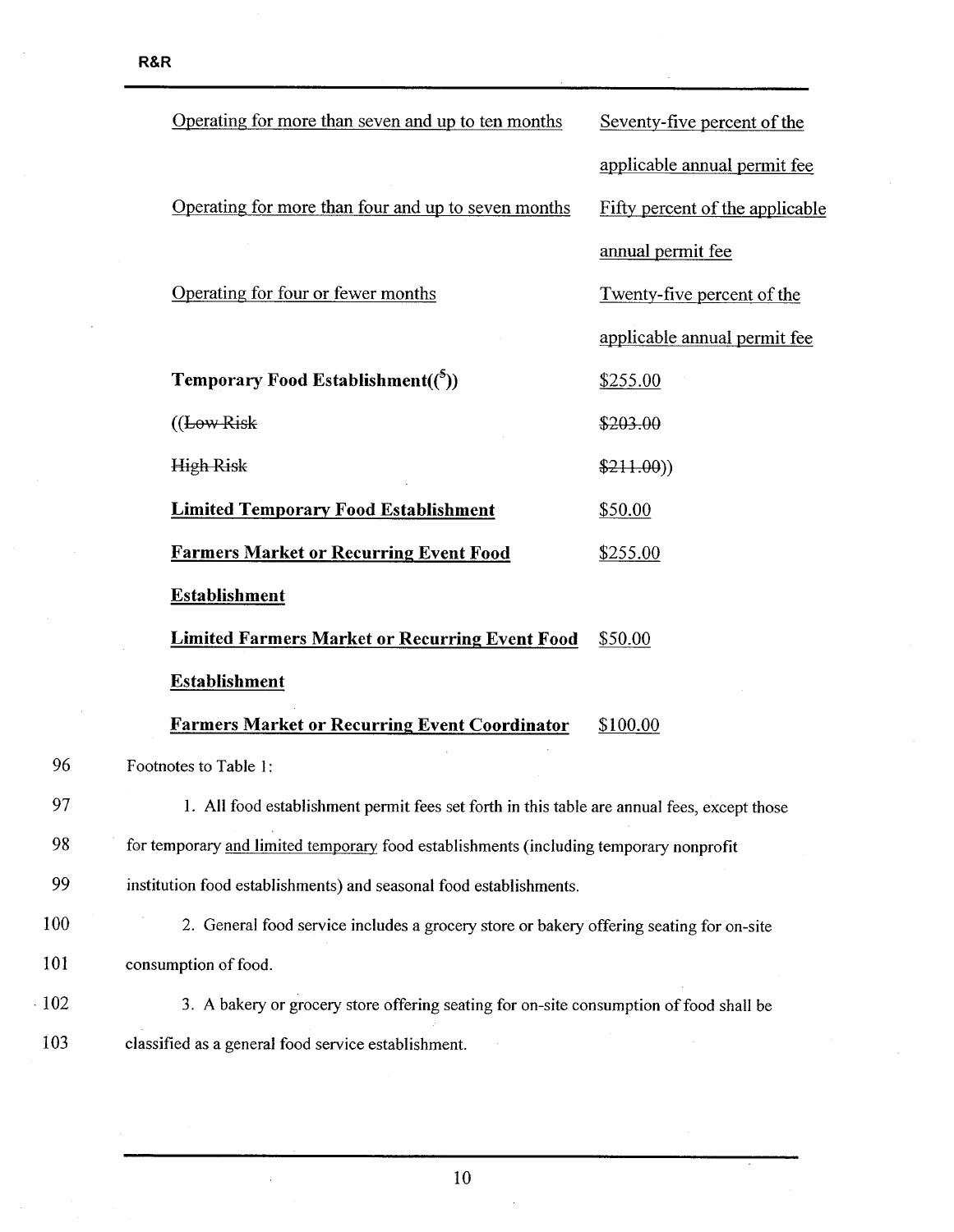$\bar{z}$ 

| 104        | 4. A school kitchen ((is designated as either Risk 2 or Risk 3, not Risk 1.)) not qualifying       |
|------------|----------------------------------------------------------------------------------------------------|
| 105        | as a school lunch program shall be classified as a nonprofit institution.                          |
| 106        | 5. ((A temporary food establishment is designated as either Low Risk or High Risk.                 |
| 107        | $(6)$ ) The applicant for a seasonal food establishment permit( $(-$ or a food establishment       |
| 108        | that is to be operated no longer than any period of six consecutive months,)) shall pay ((one-half |
| 109        | the applicable)) an annual permit fee prorated to a quarterly schedule as specified in Table 1.    |
| 110        | Part 3 — Permit Fee Schedule.                                                                      |
| 111        | Effective January 1, 2011, Through December 31, 2011.                                              |
| 112        | The owner or operator of a food establishment subject to the permit requirement                    |
| 113        | of WAC 246-215-200 or Food Code Paragraph 8-301.11 shall pay to the health officer a               |
| 114        | food establishment permit fee as set forth in Table 1, based on the establishment type and         |
| 115        | the risk category for the establishment. Where more than one type of food establishment            |
| 116        | exists within or as part of another food establishment (for example, a bakery within a             |
| 117        | grocery store or a deli within a meat market), the owner or operator shall pay the permit          |
| 118        | fee for each applicable food establishment type, except that the owner or operator of a            |
| 119        | grocery store with no more than two checkout stands, a general food establishment with             |
| <b>120</b> | no more than two checkout stands and no more than twelve seats for customers for on-               |
| 121        | site consumption of food or a meat/fish market with no more than two checkout stands               |
| 122        | shall pay only the highest applicable risk category permit fee without being required to           |
| 123        | obtain a separate permit for each type of food handling activity at the establishment. For         |
| 124        | purposes of this section, "highest applicable risk category permit fee" means the fee              |
| 125        | corresponding to the highest risk category of food handling activity at the establishment.         |
| 126        | <b>TABLE 1</b>                                                                                     |
| 127        | <b>Food Establishment Categories and Permit Fees</b>                                               |

11

 $\bar{\beta}$ 

 $\bar{\beta}$ 

 $\bar{\chi}$ 

i,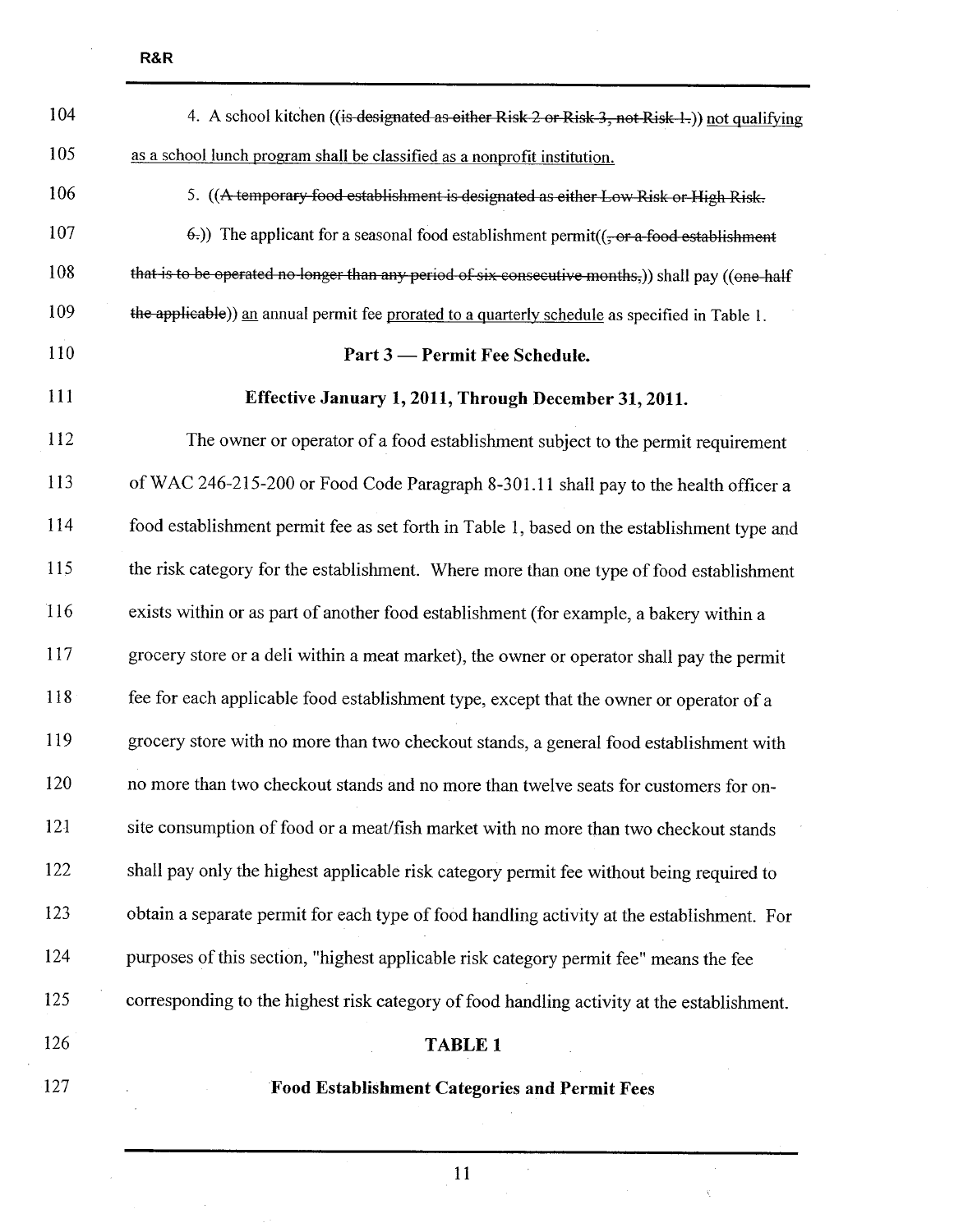| <b>Type of Food Establishment</b>         |             |        | Applicable Fee <sup>1</sup> |  |
|-------------------------------------------|-------------|--------|-----------------------------|--|
| <b>General Food Service</b> <sup>2</sup>  |             |        |                             |  |
| <b>Seating Capacity</b>                   | $0 - 12$    | Risk 1 | \$332.00                    |  |
| <b>Seating Capacity</b>                   | $0 - 12$    | Risk 2 | \$554.00                    |  |
| <b>Seating Capacity</b>                   | $0 - 12$    | Risk 3 | \$768.00                    |  |
| <b>Seating Capacity</b>                   | $13 - 50$   | Risk 1 | \$336.00                    |  |
| <b>Seating Capacity</b>                   | $13 - 50$   | Risk 2 | \$562.00                    |  |
| <b>Seating Capacity</b>                   | $13 - 50$   | Risk 3 | \$810.00                    |  |
| <b>Seating Capacity</b>                   | $51 - 150$  | Risk 1 | \$344.00                    |  |
| <b>Seating Capacity</b>                   | $51 - 150$  | Risk 2 | \$590.00                    |  |
| <b>Seating Capacity</b>                   | $51 - 150$  | Risk 3 | \$865.00                    |  |
| <b>Seating Capacity</b>                   | $151 - 250$ | Risk 1 | \$357.00                    |  |
| <b>Seating Capacity</b>                   | $151 - 250$ | Risk 2 | \$604.00                    |  |
| <b>Seating Capacity</b>                   | $151 - 250$ | Risk 3 | \$917.00                    |  |
| <b>Seating Capacity</b>                   | over 250    | Risk 1 | \$371.00                    |  |
| <b>Seating Capacity</b>                   | over 250    | Risk 2 | \$607.00                    |  |
| <b>Seating Capacity</b>                   | over 250    | Risk 3 | \$959.00                    |  |
| <b>Limited Food Service</b>               |             |        | \$332.00                    |  |
| Bakery – No customer seating <sup>3</sup> |             |        |                             |  |
| Risk 1                                    |             |        | \$332.00                    |  |
| Risk 2                                    |             |        | \$554.00                    |  |
| Risk 3                                    |             |        | \$768.00                    |  |
| <b>Bed and Breakfast Operation</b>        |             |        | \$332.00                    |  |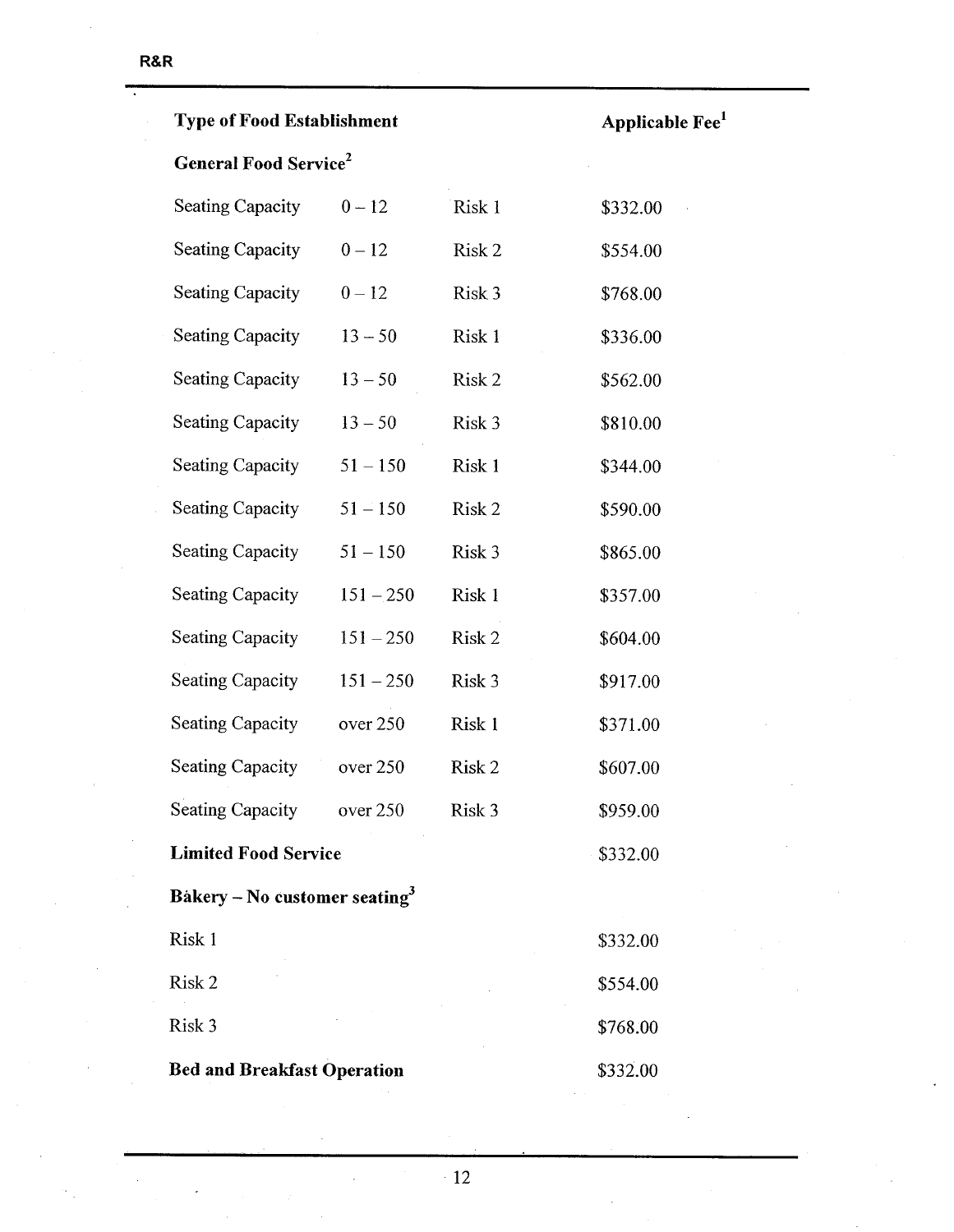| Grocery Store – No customer seating <sup>3</sup> |                                |
|--------------------------------------------------|--------------------------------|
| Risk 1                                           | \$332.00                       |
| Risk 2                                           | \$554.00                       |
| <b>Catering operation</b>                        |                                |
| Risk 1                                           | \$332.00                       |
| Risk 2                                           | \$554.00                       |
| Risk 3                                           | \$768.00                       |
| <b>Meat/Fish Market</b>                          | \$625.00                       |
| <b>Vending Machine</b>                           | \$332.00                       |
| Mobile Food ((Service)) Unit                     |                                |
| Risk 1                                           | \$332.00                       |
| Risk 2                                           | \$554.00                       |
| Risk 3                                           | \$768.00                       |
| <b>Commissary for Mobile Food Unit</b>           |                                |
| Risk 1                                           | \$143.00                       |
| Risk 2 and Risk 3                                | \$229.00                       |
| Nonprofit Institution <sup>4</sup>               |                                |
| Risk 1                                           | ((To be determined by future   |
|                                                  | rule of the board of health.)) |
|                                                  | \$332.00                       |
| Risk 2                                           | ((To be determined by future   |
|                                                  | rule of the board of health.)) |
|                                                  | \$554.00                       |

 $\mathcal{L}$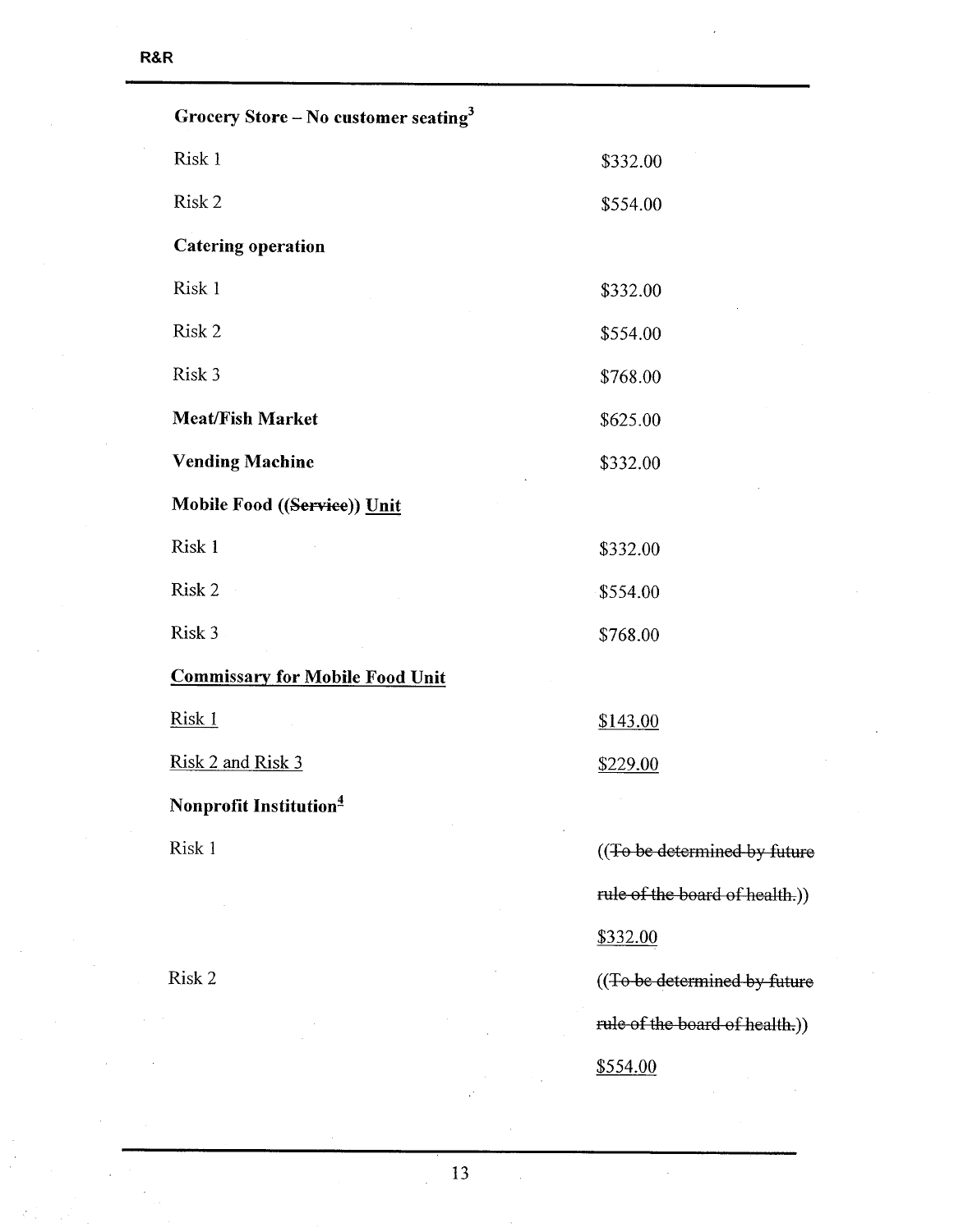Risk 3

School ((Kitchen)) Lunch Program<sup>4</sup>

 $((Risk-2)$ 

Risk-3

Seasonal Food Establishment( $({}^{6})^{\frac{5}{}}$ 

Operating for more than ten and up to twelve months

Operating for more than seven and up to ten months

Operating for more than four and up to seven months

Operating for four or fewer months

Temporary Food Establishment( $({}^{5})$ )  $((LowRisk)$ High Risk Limited Temporary Food Establishment

Farmers Market or Recurring Event Food

((To be determined by future rule of the board of health.)) \$768.00 \$443.00 To be determined by future rule of the board of health. To be determined by future rule of the board of health.)) ((One half the applicable annual permit fee)) One-hundred percent of the applicable annual permit fee Seventy-five percent of the applicable annual permit fee Fifty percent of the applicable anual permit fee Twenty-five percent of the applicable annual permit fee \$267.00 \$213.00 \$221.00)) \$53.00 \$267.00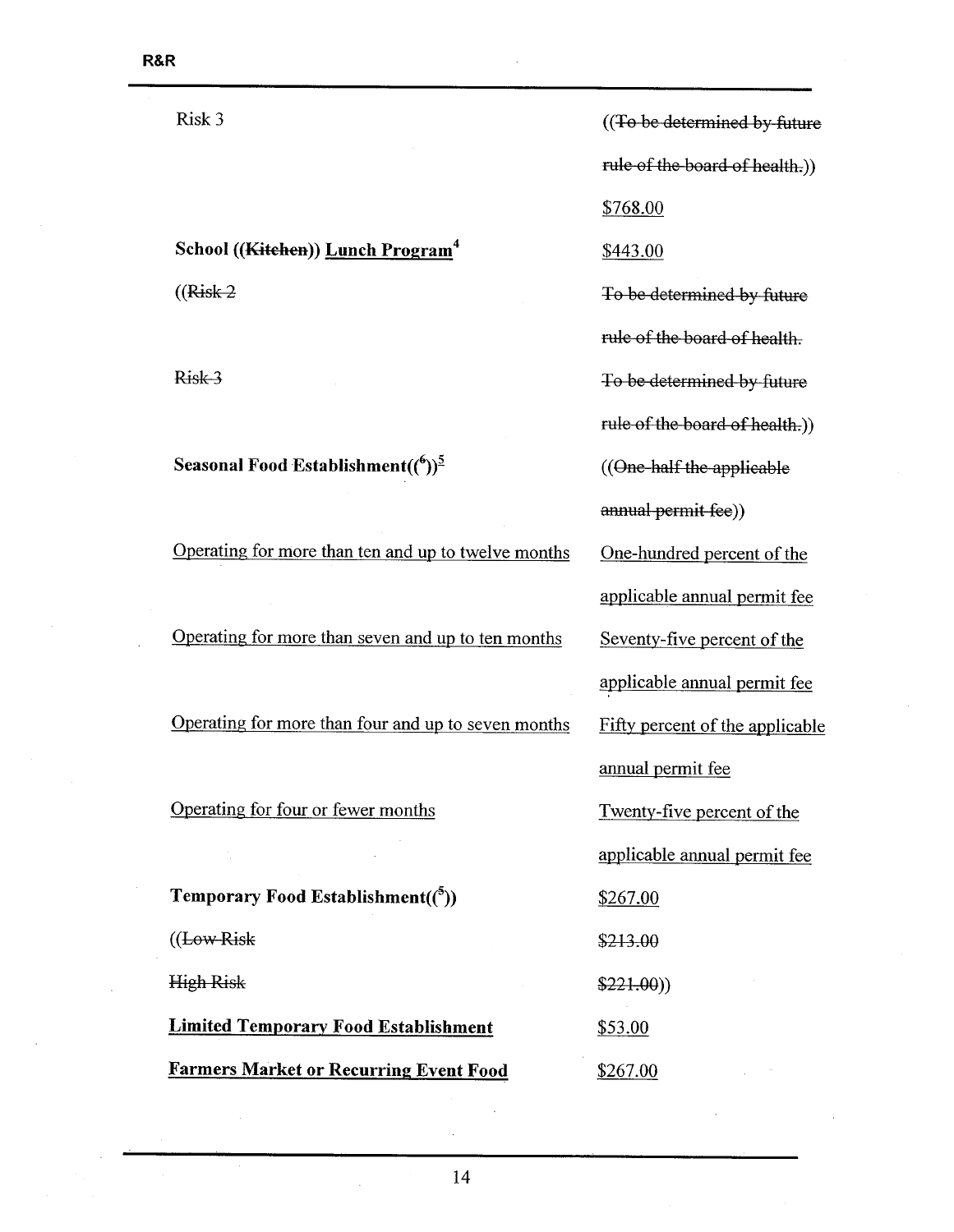# Establishment Limited Farmers Market or Recurring Event Food \$53.00 Establishment Farmers Market or Recurring Event Coordinator \$100.00 128 Footnotes to Table I: 129 1. All food establishment permit fees set forth in this table are annual fees, except those 130 for temporary and limited temporary food establishments (including temporary nonprofit 131 institution food establishments) and seasonal food establishments. 132 2. General food service includes a grocery store or bakery offering seating for on-site 133 consumption of food. 134 3. A bakery or grocery store offering seating for on-site consumption of food shall be 135 classified as a general food service establishment. 136 4. A school kitchen ((is designated as either Risk 2 or Risk 3, not Risk 1)) not qualifying 137 as a school lunch program shall be classified as a nonprofit institution. 138 5. ((A temporary food establishment is designated as either Low Risk or High Risk. 139  $\left(-6\right)$ ) The applicant for a seasonal food establishment permit((, or a food establishment 140 that is to be operated no longer than any period of six consecutive months,)) shall pay ((one half 141 the applicable)) an annual permit fee prorated to a quarterly schedule as specified in Table 1. 142 **Part 4 – Permit Fee Schedule.** 143 Effective January 1,2012, and Thereafter. 144 The owner or operator of a food establishment subject to the permit requirement 145 of WAC 246-215-200 or Food Code Paragraph 8-301.11 shall pay to the health officer a 146 food establishment permit fee as set forth in Table 1, based on the establishment type and 147 the risk category for the establishment. Where more than one type of food establishment 148 exists within or as part of another food establishment (for example, a bakery within a

15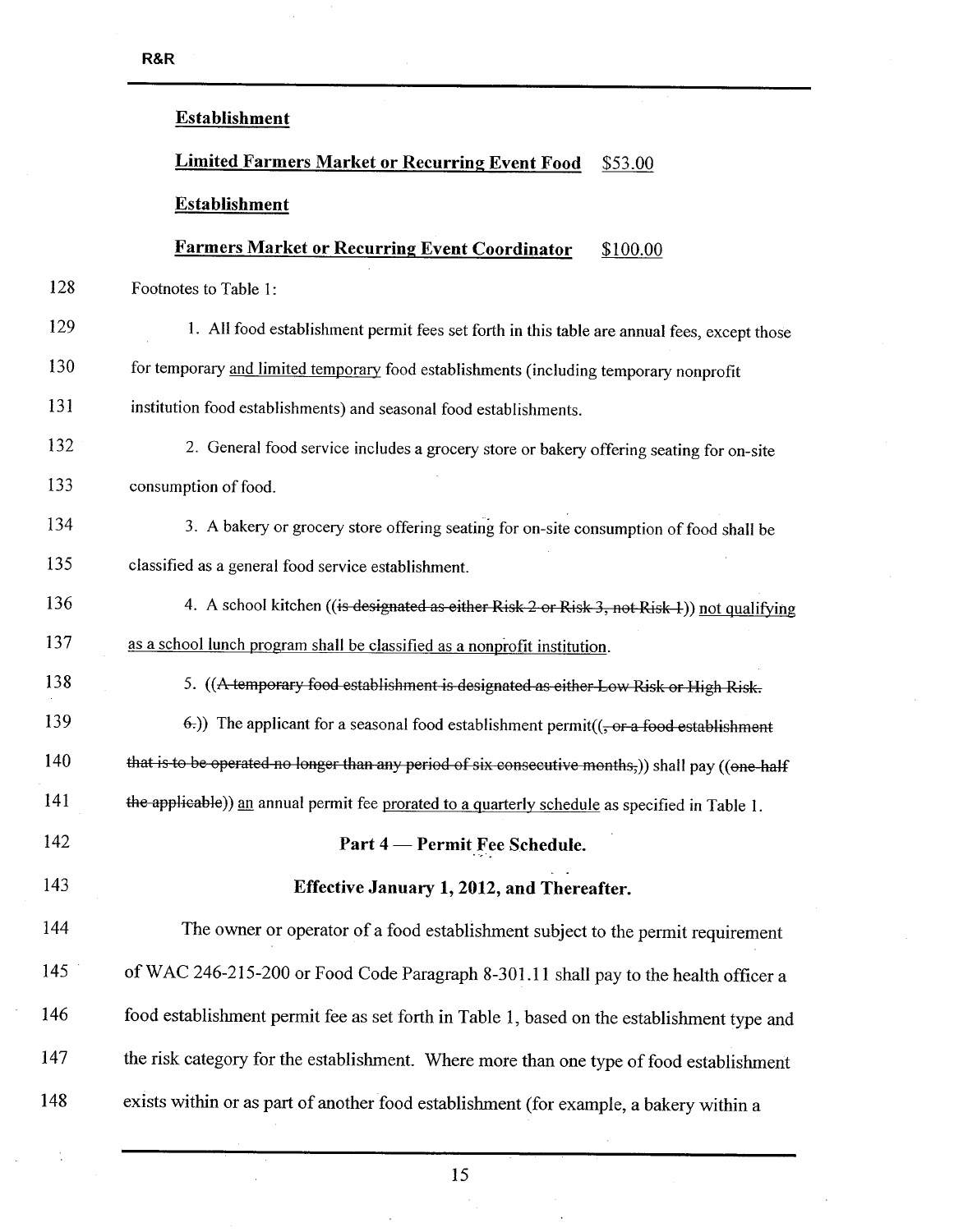| 158 | <b>TABLE 1</b>                                                                             |
|-----|--------------------------------------------------------------------------------------------|
| 157 | corresponding to the highest risk category of food handling activity at the establishment. |
| 156 | purposes of this section, "highest applicable risk category permit fee" means the fee      |
| 155 | obtain a separate permit for each type of food handling activity at the establishment. For |
| 154 | shall pay only the highest applicable risk category permit fee without being required to   |
| 153 | site consumption of food or a meat/fish market with no more than two checkout stands       |
| 152 | no more than two checkout stands and no more than twelve seats for customers for on-       |
| 151 | grocery store with no more than two checkout stands, a general food establishment with     |
| 150 | fee for each applicable food establishment type; except that the owner or operator of a    |
| 149 | grocery store or a deli within a meat market), the owner or operator shall pay the permit  |

## 159 Food Establishment Categories and Permit Fees

| <b>Type of Food Establishment</b> |  |  |  |
|-----------------------------------|--|--|--|
|-----------------------------------|--|--|--|

# Applicable  $\text{Fe}^1$

 $\hat{\mathbf{a}}$ 

## General Food Service<sup>2</sup>

 $\bar{\mathcal{A}}$ 

| <b>Seating Capacity</b> | $0 - 12$    | Risk 1 | \$350.00 |
|-------------------------|-------------|--------|----------|
| <b>Seating Capacity</b> | $0 - 12$    | Risk 2 | \$583.00 |
| <b>Seating Capacity</b> | $0 - 12$    | Risk 3 | \$808.00 |
| <b>Seating Capacity</b> | $13 - 50$   | Risk 1 | \$354.00 |
| <b>Seating Capacity</b> | $13 - 50$   | Risk 2 | \$591.00 |
| <b>Seating Capacity</b> | $13 - 50$   | Risk 3 | \$852.00 |
| <b>Seating Capacity</b> | $51 - 150$  | Risk 1 | \$362.00 |
| <b>Seating Capacity</b> | $51 - 150$  | Risk 2 | \$621.00 |
| <b>Seating Capacity</b> | $51 - 150$  | Risk 3 | \$911.00 |
| <b>Seating Capacity</b> | $151 - 250$ | Risk 1 | \$376.00 |

 $\hat{\mathcal{A}}$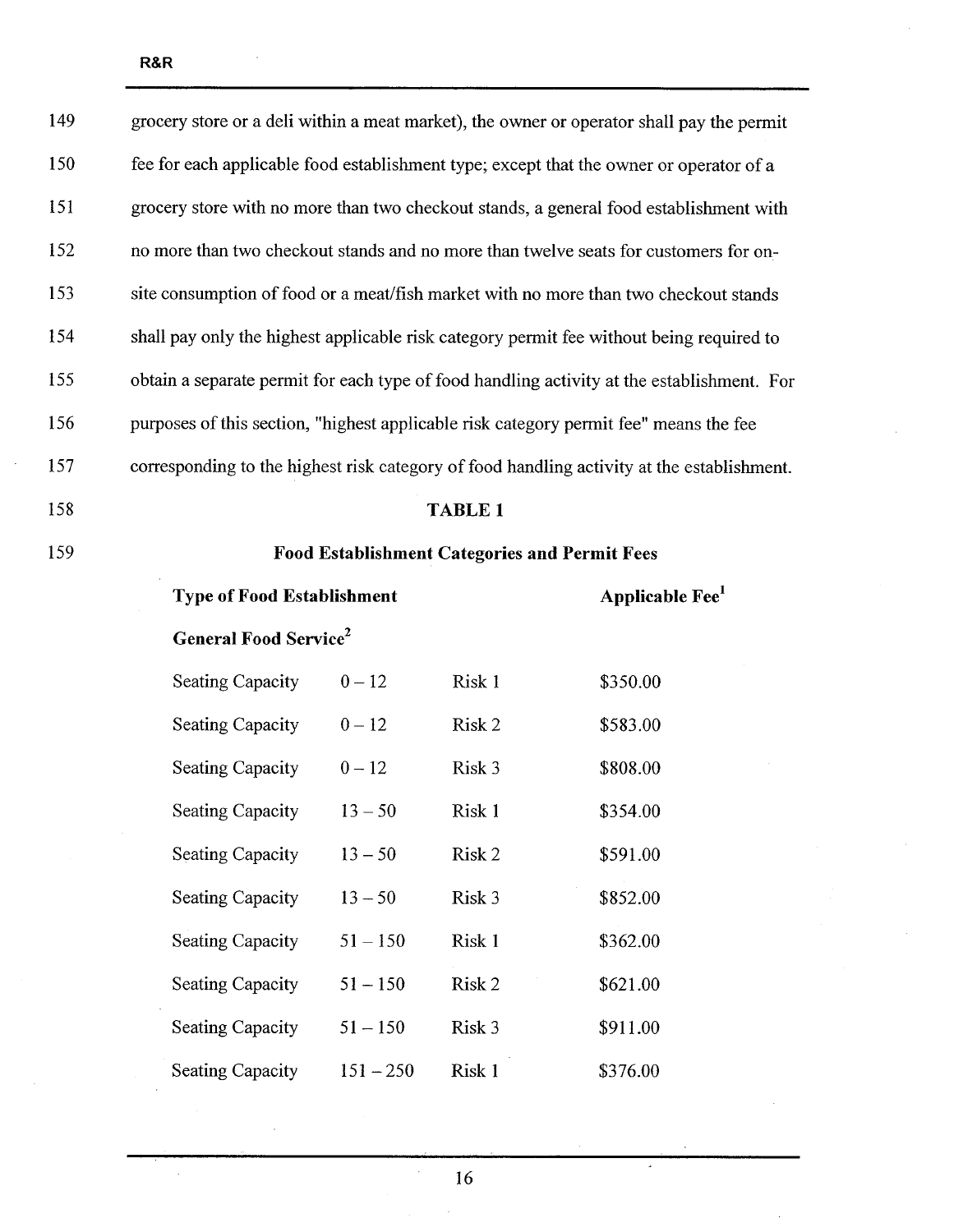| <b>Seating Capacity</b>                          | $151 - 250$ | Risk 2 | \$635.00   |
|--------------------------------------------------|-------------|--------|------------|
| Seating Capacity                                 | $151 - 250$ | Risk 3 | \$965.00   |
| <b>Seating Capacity</b>                          | over 250    | Risk 1 | \$390.00   |
| <b>Seating Capacity</b>                          | over 250    | Risk 2 | \$639.00   |
| <b>Seating Capacity</b>                          | over 250    | Risk 3 | \$1,009.00 |
| <b>Limited Food Service</b>                      |             |        | \$350.00   |
| Bakery – No customer seating <sup>3</sup>        |             |        |            |
| Risk 1                                           |             |        | \$350.00   |
| Risk 2                                           |             |        | \$583.00   |
| Risk 3                                           |             |        | \$808.00   |
| <b>Bed and Breakfast Operation</b>               |             |        | \$350.00   |
| Grocery Store – No customer seating <sup>3</sup> |             |        |            |
| Risk 1                                           |             |        | \$350.00   |
| Risk 2                                           |             |        | \$583.00   |
| <b>Catering operation</b>                        |             |        |            |
| Risk 1                                           |             |        | \$350.00   |
| Risk <sub>2</sub>                                |             |        | \$583.00   |
| Risk 3                                           |             |        | \$808.00   |
| <b>Meat/Fish Market</b>                          |             |        | \$657.00   |
| <b>Vending Machine</b>                           |             |        | \$350.00   |
| Mobile Food ((Service)) Unit                     |             |        |            |
| Risk 1                                           |             |        | \$350.00   |
| Risk 2                                           |             |        | \$583.00   |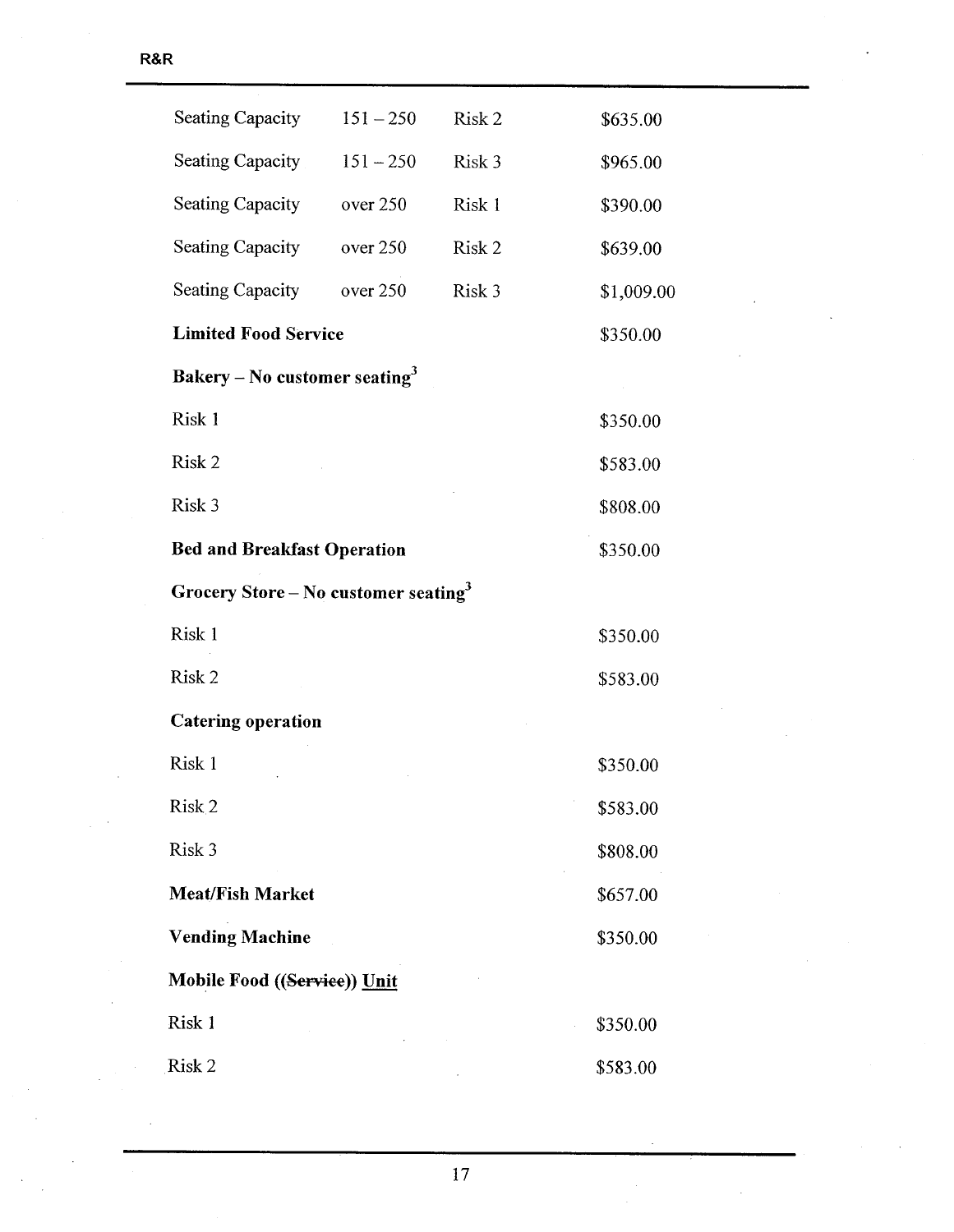| Risk 3                                                 | \$808.00                       |
|--------------------------------------------------------|--------------------------------|
| <b>Commissary for Mobile Food Unit</b>                 |                                |
| <u>Risk 1</u>                                          | \$151.00                       |
| <u>Risk 2 and Risk 3</u>                               | \$241.00                       |
| <b>Nonprofit Institution</b>                           |                                |
| Risk 1                                                 | ((To be determined by future   |
|                                                        | rule of the board of health.)  |
|                                                        | \$350.00                       |
| Risk 2                                                 | ((To be determined by future   |
|                                                        | rule of the board of health.)) |
|                                                        | \$583.00                       |
| Risk 3                                                 | ((To be determined by future   |
|                                                        | rule of the board of health.)) |
|                                                        | \$808.00                       |
| School ((Kitchen)) Lunch Program <sup>4</sup>          | \$466.00                       |
| $((Risk-2)$                                            | To be determined by future     |
|                                                        | rule of the board of health.   |
| Risk 3                                                 | To be determined by future     |
|                                                        | rule of the board of health.)) |
| Seasonal Food Establishment( ${^{(6)}}$ ) <sup>5</sup> | ((One-half the applicable      |
|                                                        | annual permit fee))            |
| Operating for more than ten and up to twelve months    | One-hundred percent of the     |
|                                                        | applicable annual permit fee   |
|                                                        |                                |

 $\frac{1}{2}$ 

 $\ddot{\phantom{a}}$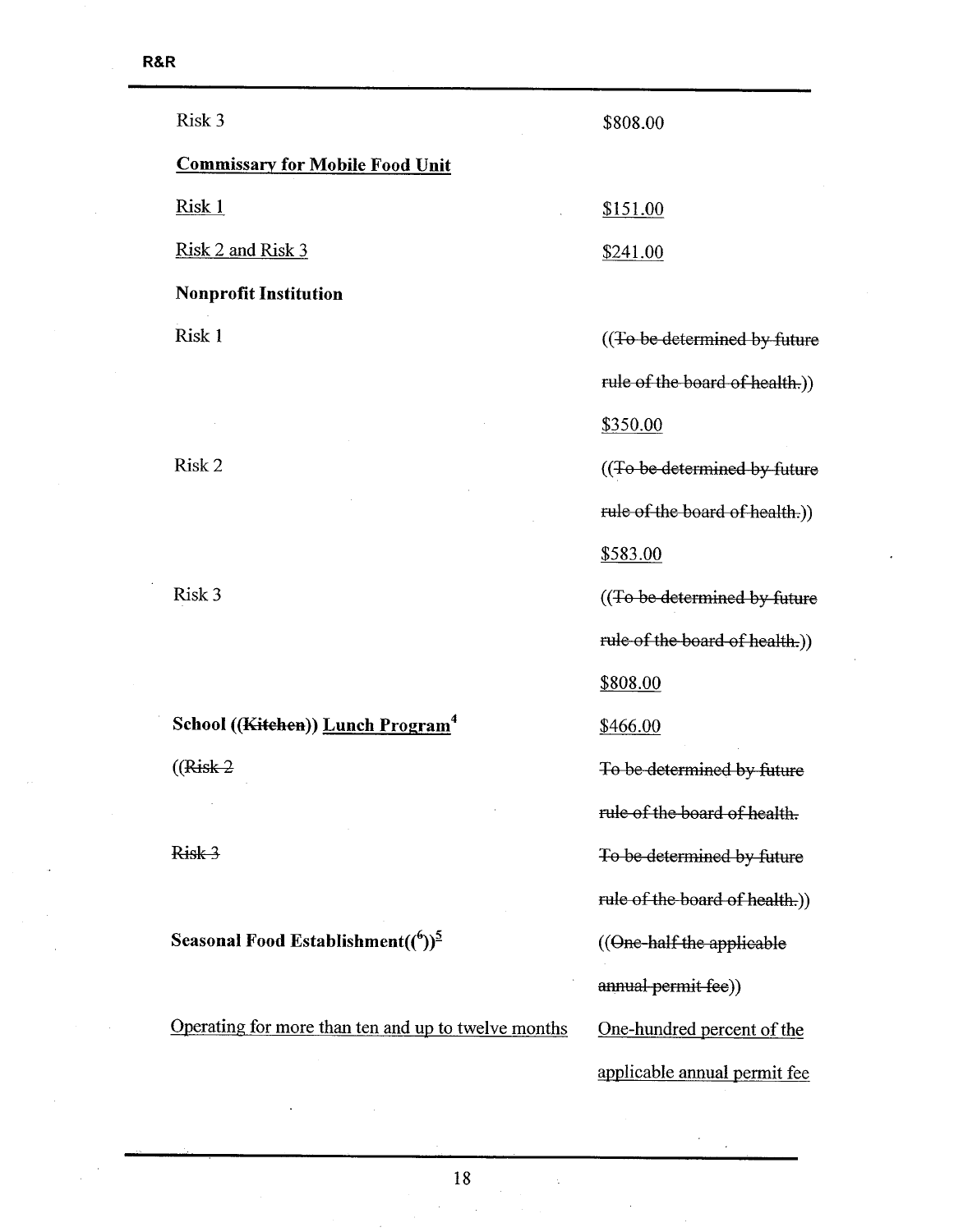$\hat{\mathcal{I}}$ 

 $\hat{\mathcal{L}}$ 

|     | Operating for more than seven and up to ten months                                          | Seventy-five percent of the     |
|-----|---------------------------------------------------------------------------------------------|---------------------------------|
|     |                                                                                             | applicable annual permit fee    |
|     | Operating for more than four and up to seven months                                         | Fifty percent of the applicable |
|     |                                                                                             | annual permit fee               |
|     | Operating for four or fewer months                                                          | Twenty-five percent of the      |
|     |                                                                                             | applicable annual permit fee    |
|     | <b>Temporary Food Establishment(<math>\binom{5}{2}</math>)</b>                              | \$281.00                        |
|     | $((Low-Risk)$                                                                               | \$224.00                        |
|     | <b>High Risk</b>                                                                            | \$233.00)                       |
|     | <b>Limited Temporary Food Establishment</b>                                                 | \$55.00                         |
|     | <b>Farmers Market or Recurring Event Food</b>                                               | \$281.00                        |
|     | <b>Establishment</b>                                                                        |                                 |
|     | <b>Limited Farmers Market or Recurring Event Food</b>                                       | \$55.00                         |
|     | <b>Establishment</b>                                                                        |                                 |
|     | <b>Farmers Market or Recurring Event Coordinator</b>                                        | \$100.00                        |
| 160 | Footnotes to Table 1:                                                                       |                                 |
| 161 | 1. All food establishment permit fees set forth in this table are annual fees, except those |                                 |
| 162 | for temporary and limited temporary food establishments (including temporary nonprofit      |                                 |
| 163 | institution food establishments) and seasonal food establishments.                          |                                 |
| 164 | 2. General food service includes a grocery store or bakery offering seating for on-site     |                                 |
| 165 | consumption of food.                                                                        |                                 |
| 166 | 3. A bakery or grocery store offering seating for on-site consumption of food shall be      |                                 |
| 167 | classified as a general food service establishment.                                         |                                 |

 $\overline{\phantom{a}}$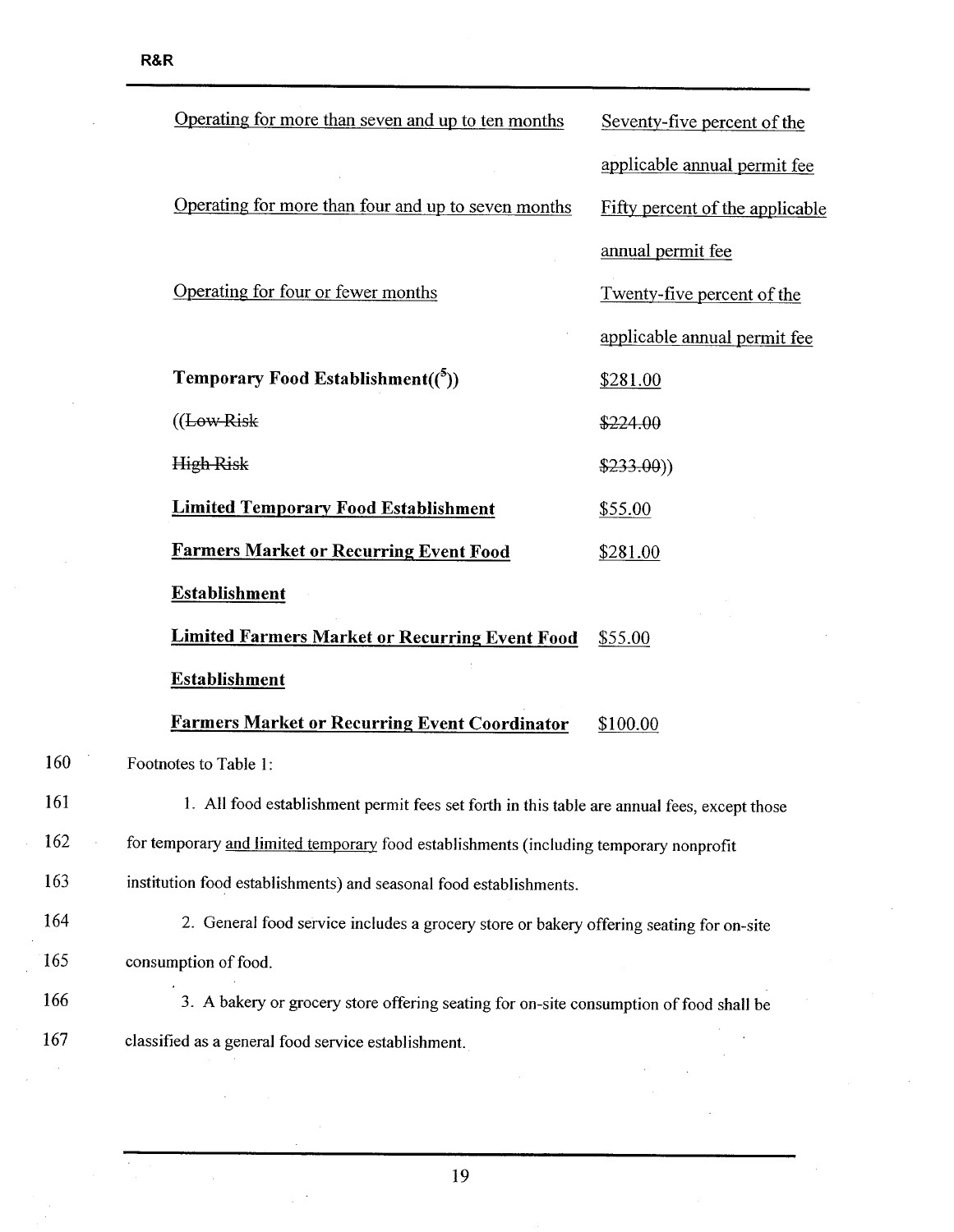|                                                                           | 4. A school kitchen ((is designated as either Risk 2 or Risk 3, not Risk 1)) not qualifying                  |                                             |                            |
|---------------------------------------------------------------------------|--------------------------------------------------------------------------------------------------------------|---------------------------------------------|----------------------------|
| as a school lunch program shall be classified as a nonprofit institution. |                                                                                                              |                                             |                            |
|                                                                           | 5. ((A temporary food establishment is designated as either Low Risk or High Risk.                           |                                             |                            |
|                                                                           | $(\epsilon)$ ) The applicant for a seasonal food establishment permit( $(\epsilon)$ -or a food-establishment |                                             |                            |
|                                                                           | that is to be operated no longer than any period of six consecutive months,)) shall pay ((one-half           |                                             |                            |
|                                                                           | the applicable)) an annual permit fee prorated to a quarterly schedule as specified in Table 1 ( $(5)$       |                                             |                            |
| above)).                                                                  |                                                                                                              |                                             |                            |
|                                                                           | SECTION 3. R&R 05-05, Sections 15, 21, 35, 36, 37, 38, 39 and 40, as amended,                                |                                             |                            |
|                                                                           | and BOH 2.10.040 are each hereby amended to read as follows:                                                 |                                             |                            |
|                                                                           | Plan review fees.                                                                                            |                                             |                            |
|                                                                           |                                                                                                              | Part 1 - Plan Review Fees.                  |                            |
|                                                                           |                                                                                                              | <b>Effective Through December 31, 2009.</b> |                            |
|                                                                           | The owner or operator of a food establishment shall pay to the health officer plan                           |                                             |                            |
|                                                                           | review fees for reviewing plans and specifications, conducting preoperational inspections                    |                                             |                            |
|                                                                           | and providing consultation, as follows:                                                                      |                                             |                            |
| A.                                                                        | New construction                                                                                             |                                             | \$694.00 base fee plus     |
|                                                                           |                                                                                                              |                                             | \$173.00 per hour for each |
|                                                                           |                                                                                                              |                                             | hour after four hours      |
|                                                                           |                                                                                                              |                                             |                            |
| B.                                                                        | Remodel                                                                                                      |                                             | \$520.00 base fee plus     |
|                                                                           |                                                                                                              |                                             | \$173.00 per hour for each |
|                                                                           |                                                                                                              |                                             | hour after three hours     |
| C.                                                                        | Two or more plan reviews for one facility                                                                    |                                             | \$520.00 base fee plus     |
|                                                                           |                                                                                                              |                                             | \$173.00 per hour for each |
|                                                                           |                                                                                                              |                                             | hour after three hours     |
|                                                                           |                                                                                                              |                                             |                            |

20

 $\omega$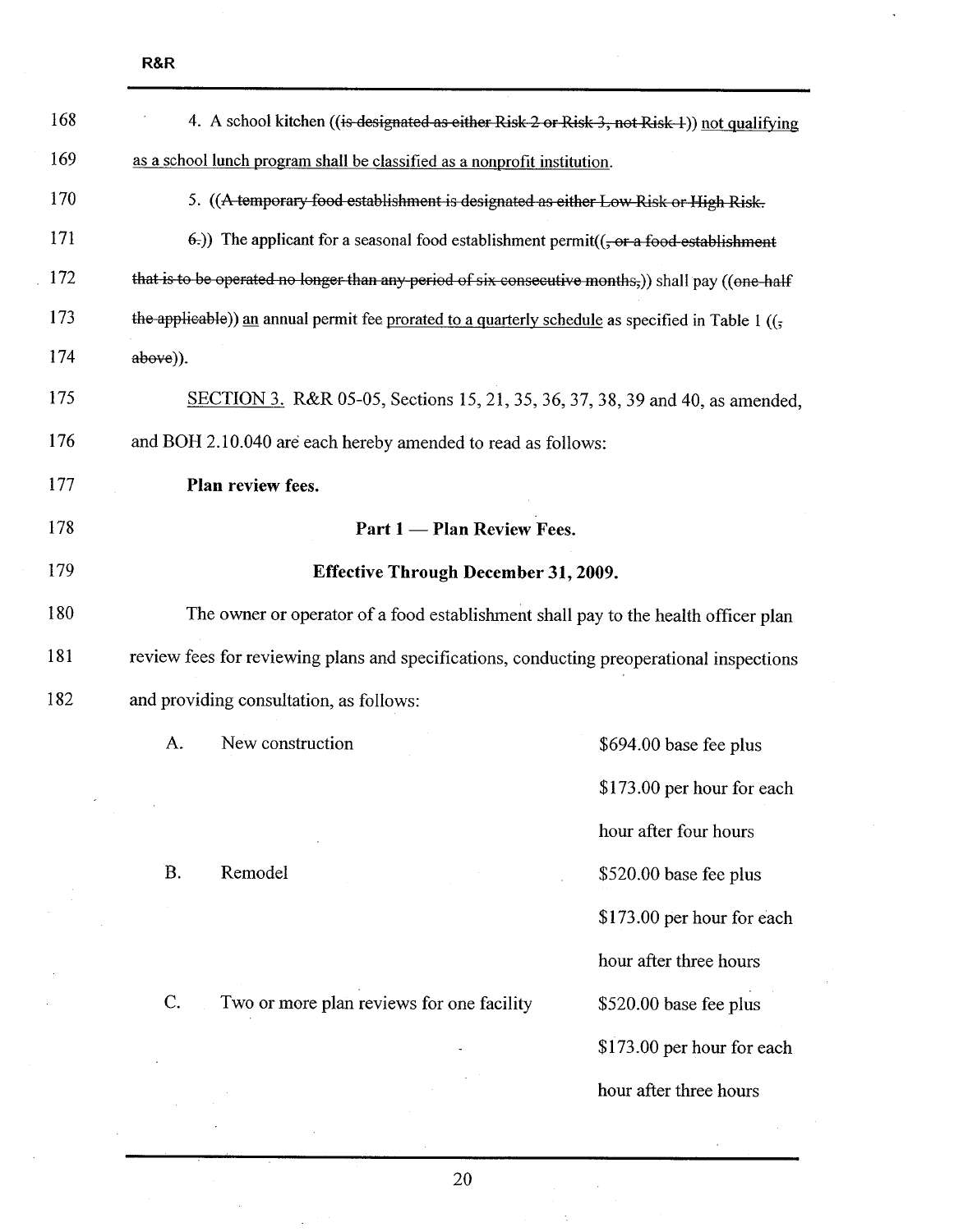$\bar{\mathbf{v}}$ 

| D.        | Plan resubmittal                                                                          | \$173.00 per hour               |
|-----------|-------------------------------------------------------------------------------------------|---------------------------------|
| E.        | Subsequent preoccupancies, on-site inspection                                             | \$347.00 base fee plus          |
|           | before plan submittal, or on-site inspection                                              | \$173.00 per hour for each      |
|           | when no plan review is required                                                           | hour after two hours            |
| F.        | Temporary food establishment (all categories)                                             | \$25 per review                 |
| G.        | Change to mobile or limited food service                                                  | \$347.00 base fee plus          |
|           | establishment                                                                             | \$173.00 per hour for each      |
|           |                                                                                           | hour after two hours            |
|           | Part 2 — Plan Review Fees.                                                                |                                 |
|           | Effective January 1, 2010, Through December 31, 2010.                                     |                                 |
|           | The owner or operator of a food establishment shall pay to the health officer plan        |                                 |
|           | review fees for reviewing plans and specifications, conducting preoperational inspections |                                 |
|           | and providing consultation, as follows:                                                   |                                 |
| A.        | New construction                                                                          | \$728.00 base fee plus \$182.00 |
|           |                                                                                           | per hour for each hour after    |
|           |                                                                                           | four hours                      |
| <b>B.</b> | Remodel                                                                                   | \$546.00 base fee plus \$182.00 |
|           |                                                                                           | per hour for each hour after    |
|           |                                                                                           | three hours                     |
| C.        | Two or more plan reviews for one facility                                                 | \$546.00 base fee plus \$182.00 |
|           |                                                                                           | per hour for each hour after    |
|           |                                                                                           | three hours                     |
| D.        | Plan resubmittal                                                                          | \$182.00 per hour               |

21

l.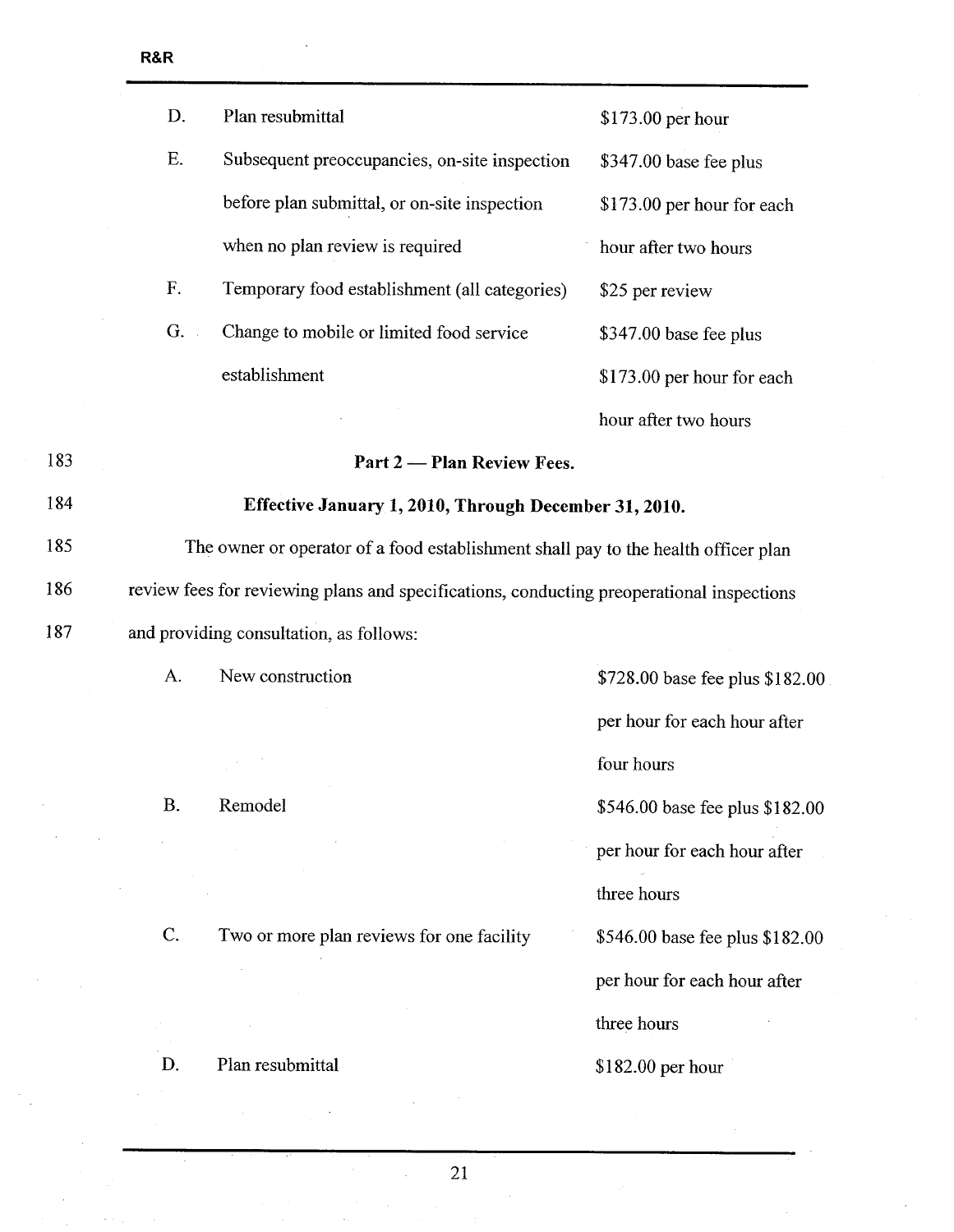|     | E.                | Subsequent preoccupancies, on-site inspection                                             | \$364.00 base fee plus \$182.00 |
|-----|-------------------|-------------------------------------------------------------------------------------------|---------------------------------|
|     |                   | before plan submittal, or on-site inspection                                              | per hour for each hour after    |
|     |                   | when no plan review is required                                                           | two hours                       |
|     | F.                | ((Temporary food establishment (all                                                       | $$(25.00)$ 364.00 per review    |
|     |                   | eategories))) Plan review for new farmers                                                 |                                 |
|     |                   | market or recurring event food establishment                                              |                                 |
|     | $\underline{G}$ . | Change to mobile or limited food service                                                  | \$364.00 base fee plus \$182.00 |
|     |                   | establishment                                                                             | per hour for each hour after    |
|     |                   |                                                                                           | two hours                       |
| 188 |                   | Part 3 - Plan Review Fees.                                                                |                                 |
| 189 |                   | Effective January 1, 2011, Through December 31, 2011.                                     |                                 |
| 190 |                   | The owner or operator of a food establishment shall pay to the health officer plan        |                                 |
| 191 |                   | review fees for reviewing plans and specifications, conducting preoperational inspections |                                 |
| 192 |                   | and providing consultation, as follows:                                                   |                                 |
|     | A.                | New construction                                                                          | \$764.00 base fee plus          |
|     |                   |                                                                                           | \$191.00 per hour for each      |
|     |                   |                                                                                           | hour after four hours           |
|     | <b>B.</b>         | Remodel                                                                                   | \$573.00 base fee plus          |
|     |                   |                                                                                           | \$191.00 per hour for each      |
|     |                   |                                                                                           | hour after three hours          |
|     | C.                | Two or more plan reviews for one facility                                                 | \$573.00 base fee plus          |
|     |                   |                                                                                           | \$191.00 per hour for each      |
|     |                   |                                                                                           | hour after three hours          |

 $\ddot{\phantom{0}}$  $\hat{\mathcal{L}}$ 

 $\gamma$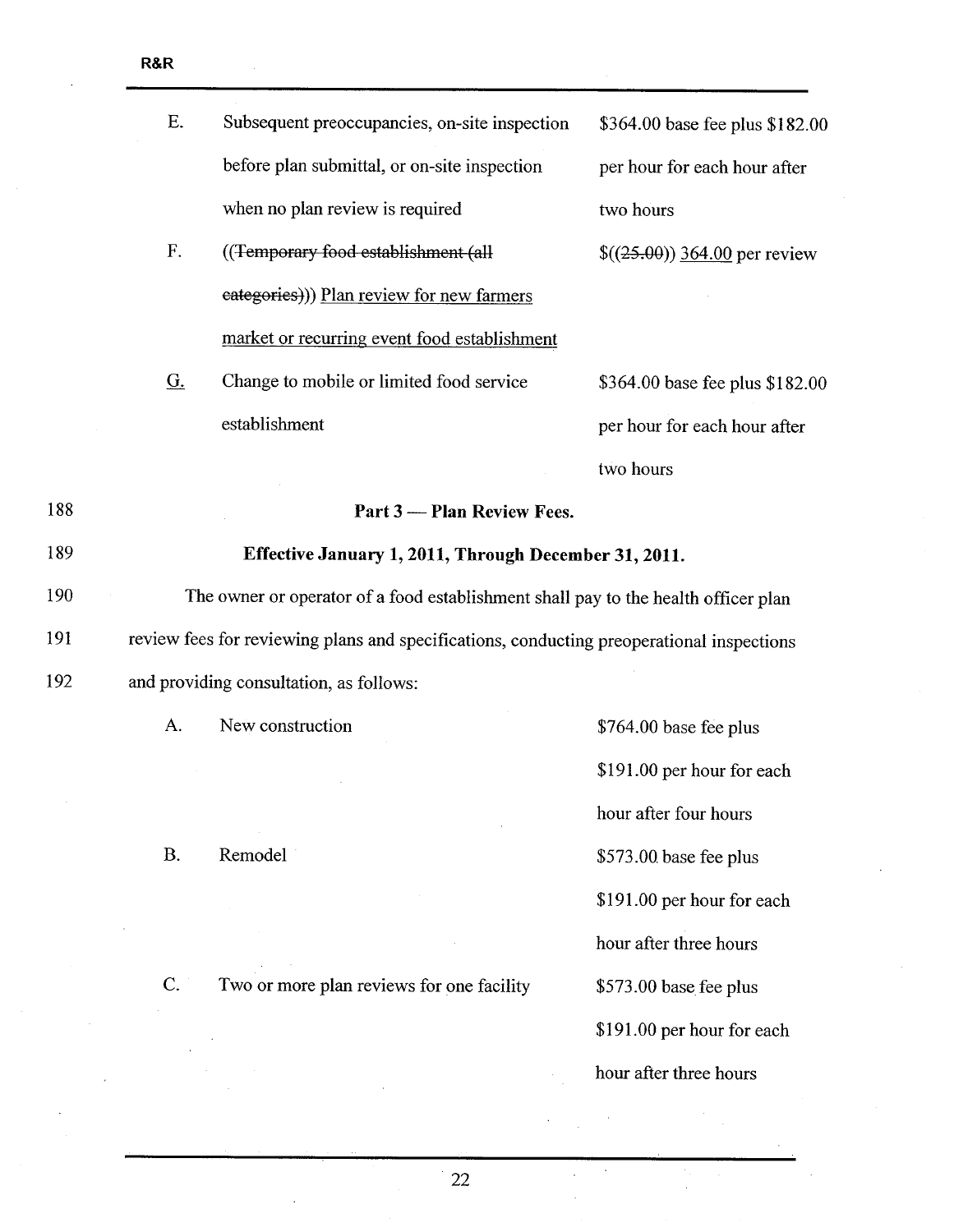| D.          | Plan resubmittal                                                                          | \$191.00 per hour            |
|-------------|-------------------------------------------------------------------------------------------|------------------------------|
| E.          | Subsequent preoccupancies, on-site inspection                                             | \$382.00 base fee plus       |
|             | before plan submittal, or on-site inspection                                              | \$191.00 per hour for each   |
|             | when no plan review is required                                                           | hour after two hours         |
| $F_{\star}$ | ((Temporary food establishment (all                                                       | $$(25.00)$ 382.00 per review |
|             | eategories))) Plan review for new farmers                                                 |                              |
|             | market or recurring event food establishment                                              |                              |
| G.          | Change to mobile or limited food service                                                  | \$382.00 base fee plus       |
|             | establishment                                                                             | \$191.00 per hour for each   |
|             |                                                                                           | hour after two hours         |
|             | Part 4 - Plan Review Fees.                                                                |                              |
|             | <b>Effective January 1, 2012, and Thereafter.</b>                                         |                              |
|             | The owner or operator of a food establishment shall pay to the health officer plan        |                              |
|             | review fees for reviewing plans and specifications, conducting preoperational inspections |                              |
|             | and providing consultation, as follows:                                                   |                              |
| A.          | New construction                                                                          | $$804.00$ base fee, plus     |
|             |                                                                                           | \$201.00 per hour for each   |
|             |                                                                                           | hour after four hours        |
| Β.          | Remodel -                                                                                 | \$603.00 base fee plus       |

C.

Two or more plan reviews for one facility

23

\$201.00 per hour for each

\$201.00 per hour for each

hour after three hours

\$603.00 base fee plus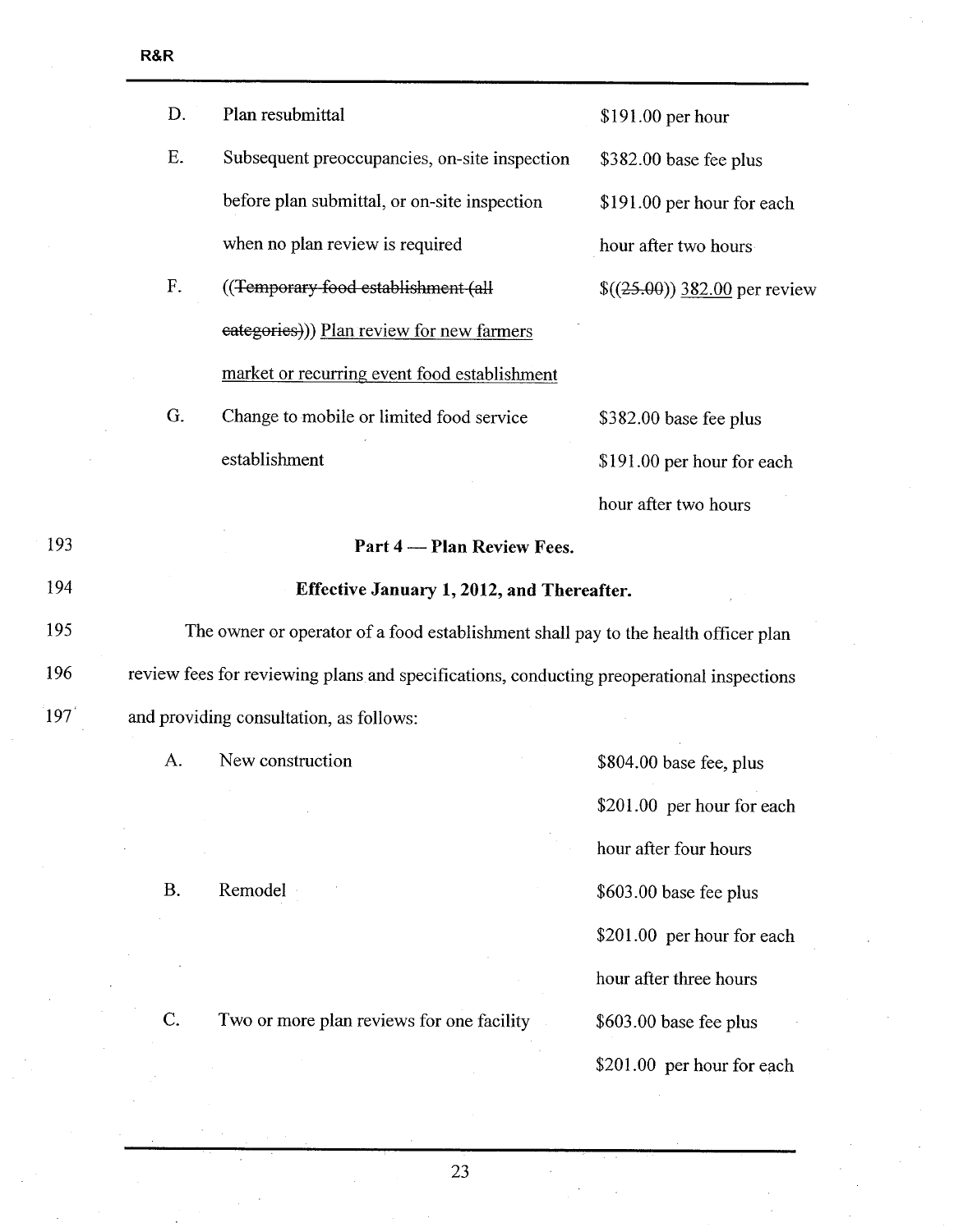|     |                |                                                                                   | hour after three hours       |
|-----|----------------|-----------------------------------------------------------------------------------|------------------------------|
|     | D.             | Plan resubmittal                                                                  | \$201.00 per hour            |
|     | E.             | Subsequent preoccupancies, on-site inspection                                     | \$402.00 base fee plus       |
|     |                | before plan submittal, or on-site inspection                                      | \$201.00 per hour for each   |
|     |                | when no plan review is required                                                   | hour after two hours         |
|     | F.             | ((Temporary food establishment (all                                               | $$(25.00)$ 402.00 per review |
|     |                | eategories))) Plan review for new farmers                                         |                              |
|     |                | market or recurring event food establishment                                      |                              |
|     | G.             | Change to mobile or limited food service                                          | \$402.00 base fee plus       |
|     |                | establishment                                                                     | \$201.00 per hour for each   |
|     |                |                                                                                   | hour after two hours         |
| 198 |                | SECTION 4. R&R 05-05, Section 22, as amended, and BOH 2.10.050 are each           |                              |
| 199 |                | hereby amended to read as follows:                                                |                              |
| 200 |                | Late fees. Notwithstanding the provisions of BOH chapter 2.06, the food           |                              |
| 201 |                | establishment owner or operator shall pay the following late fees, as applicable: |                              |
|     | А.             | Annual permit fee payment delinquent by ten to                                    | Ten percent of applicable    |
|     |                | thirty days                                                                       | permit fee.                  |
|     | <b>B.</b>      | Annual permit fee payment delinquent by                                           | Twenty percent of applicable |
|     |                | thirty-one to sixty days                                                          | permit fee.                  |
|     | $\mathbf{C}$ . | Annual permit fee payment delinquent by more                                      | Thirty percent of applicable |
|     |                | than sixty days                                                                   | permit fee.                  |
|     | D.             | Temporary food establishment permit                                               | $$(25.00) \underline{50.00}$ |
|     |                | application submitted ((nine to twelve)) three to                                 |                              |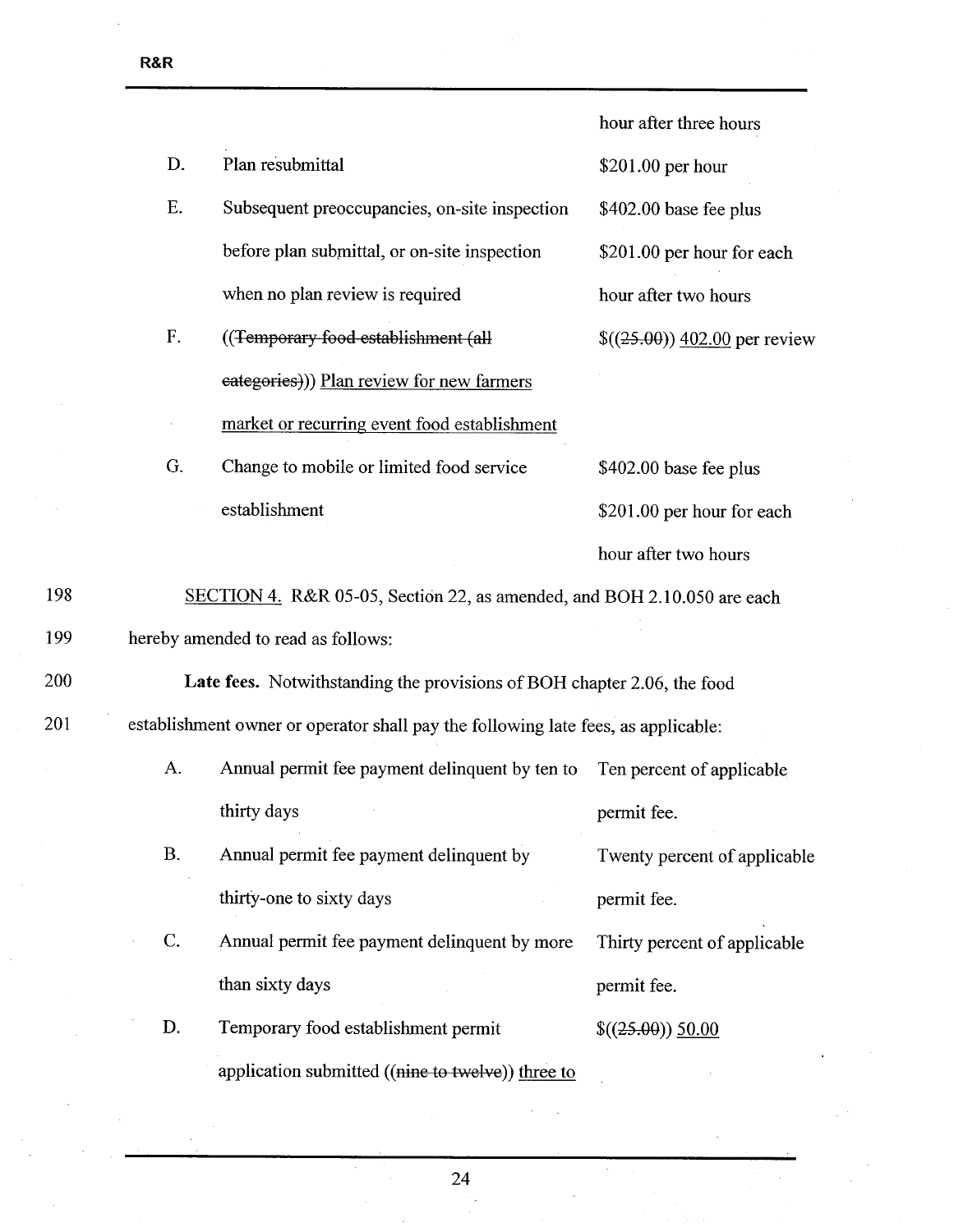|     | five days ((prior to)) before the event                                                      |
|-----|----------------------------------------------------------------------------------------------|
|     | Ε.<br>Temporary food establishment permit<br>\$((50.00)) 100.00                              |
|     | application submitted ((three to eight)) one to                                              |
|     | $\frac{two}{3}$ days ((prior to)) before the event                                           |
| 202 | NEW SECTION. SECTION 5. There is hereby added a new section to BOH                           |
| 203 | Chapter 5.04 to read as follows:                                                             |
| 204 | Farmers market or recurring event coordinator. WAC 246-215-011 is                            |
| 205 | supplemented with the following:                                                             |
| 206 | Farmers market or recurring event coordinator (WAC 246-215-011(10.1)).                       |
| 207 | "Farmers market or recurring event coordinator" means an individual authorized               |
| 208 | by the health officer to be responsible for the operation of the farmers market or recurring |
| 209 | event in conformance to the requirements of this title and the lawful orders of the health   |
| 210 | officer, including providing the common facilities for and monitoring the farmers market     |
| 211 | or recurring event food establishments and limited food establishments.                      |
| 212 | NEW SECTION. SECTION 6. There is hereby added a new section to BOH                           |
| 213 | chapter 5.04 to read as follows:                                                             |
| 214 | Farmers market or recurring event food establishment. WAC 246-215-011 is                     |
| 215 | supplemented with the following:                                                             |
| 216 | Farmers market or recurring event food establishment (WAC 246-215-011(10.2)).                |
| 217 | "Farmers market or recurring event food establishment" means either a temporary              |
| 218 | or a limited temporary food establishment at a farmers market or recurring event.            |
| 219 | SECTION 7. R&R 05-06, Section 6, as amended, and BOH 5.04.040 are each                       |
| 220 | hereby amended to read as follows:                                                           |
|     |                                                                                              |

25

 $\bar{z}$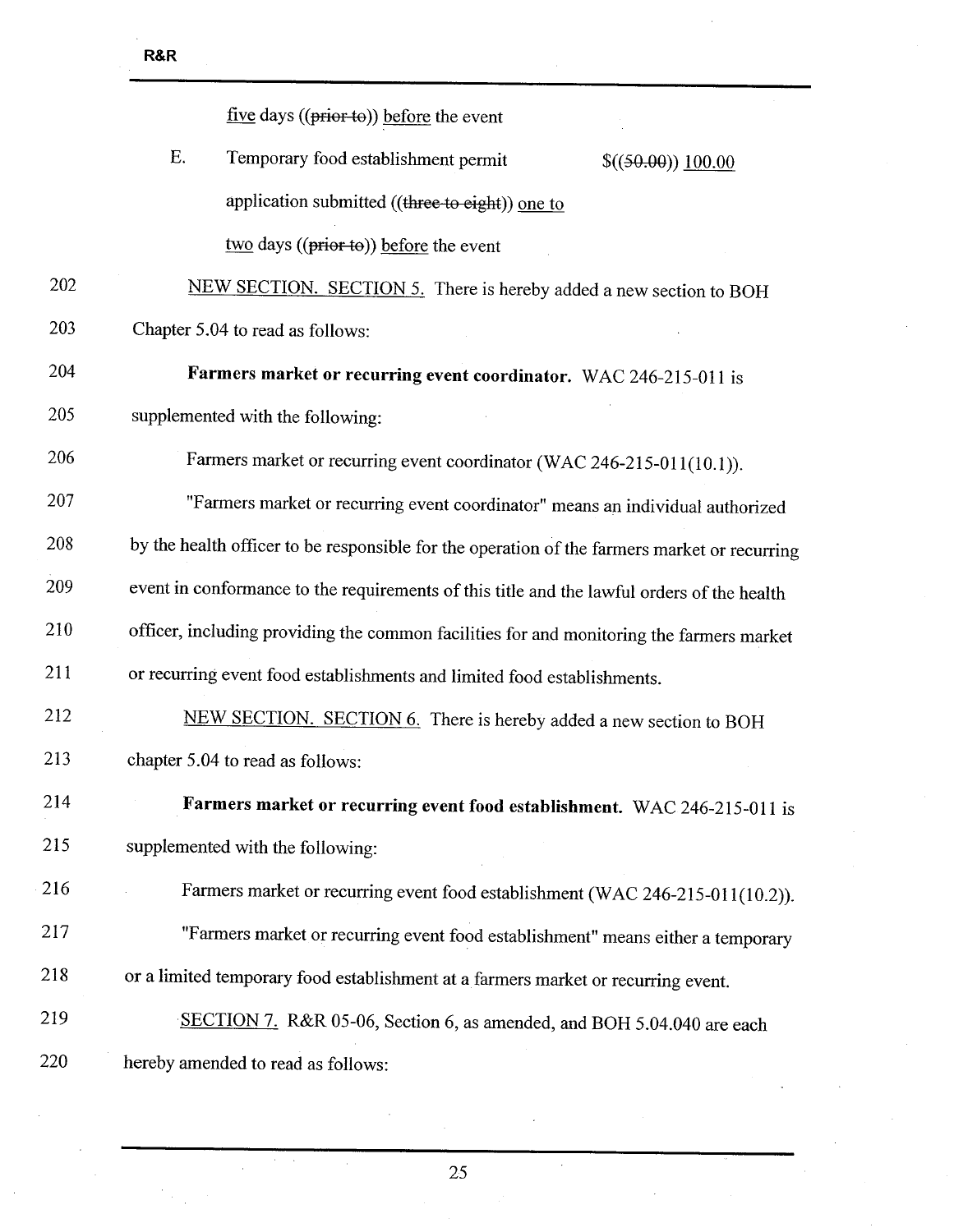| 221 | Food establishment. WAC 246-215-011( $((36)(a)$ is not adopted and the                       |
|-----|----------------------------------------------------------------------------------------------|
| 222 | following is substituted)) is supplemented with the following:                               |
| 223 | Food establishment (WAC 246-215-011(((36)(a))) (12.1)).                                      |
| 224 | (a) "Food establishment," ((means)) as defined in subparagraph $1-201.10$                    |
| 225 | (B)(36)(a) of the 2001 edition of the Food Code of the United States Public Health           |
| 226 | Service, Food and Drug Administration, is amended to mean an operation that stores,          |
| 227 | prepares, packages, serves, vends, or otherwise provides food for human consumption:         |
| 228 | (i) Such as a general food service; limited food service; grocery store; bakery;             |
| 229 | meat/fish market; bed-and-breakfast; school kitchen; school lunch program; nonprofit         |
| 230 | institution; restaurant; satellite or catered feeding location; catering operation if the    |
| 231 | operation provides food directly to a consumer or to a conveyance used to transport          |
| 232 | people; market; vending location; mobile food unit; commissary; conveyance used to           |
| 233 | transport people; institution; or food bank; and                                             |
| 234 | (ii) That relinquishes possession of food to a consumer directly, or indirectly              |
| 235 | through a mobile food unit, caterer, temporary food establishment, delivery service such     |
| 236 | as home delivery of grocery orders or restaurant takeout orders, or delivery service that is |
| 237 | provided by common carriers.                                                                 |
| 238 | (b) "Food establishment" as defined in subparagraph $1-201.10$ (B) $(36)(b)(i)$ of           |
| 239 | the 2001 edition of the Food Code of the United States Public Health Service, Food and       |
| 240 | Drug Administration, is amended to mean an element of the operation such as a                |
| 241 | transportation vehicle or a central preparation facility that supplies a vending location or |
| 242 | satellite feeding location.                                                                  |

26

J.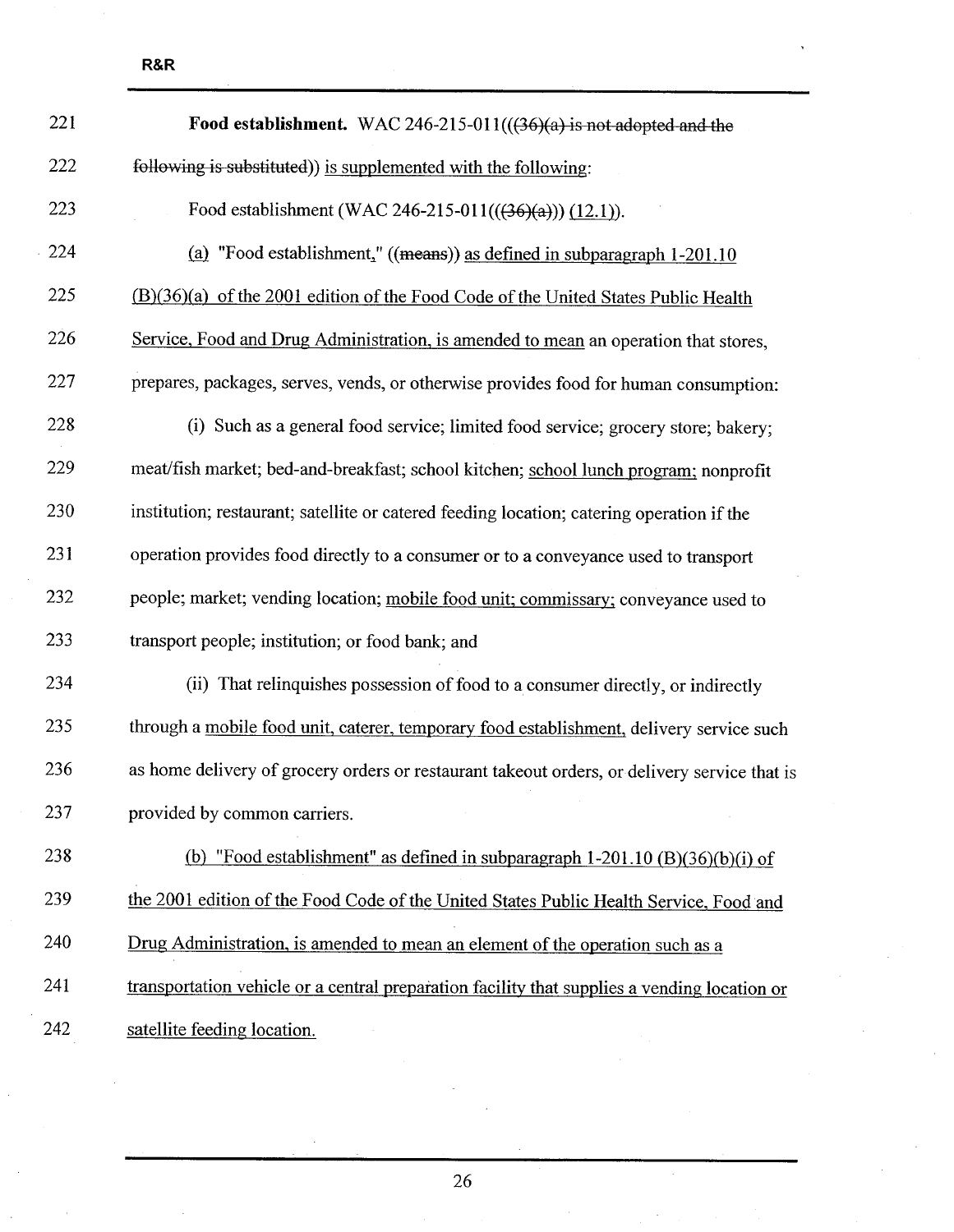| 243 | NEW SECTION. SECTION 8. There is hereby added a new section to BOH                        |
|-----|-------------------------------------------------------------------------------------------|
| 244 | chapter 5.04 to read as follows:                                                          |
| 245 | Limited temporary food establishment. WAC 246-215-011 is supplemented                     |
| 246 | with the following:                                                                       |
| 247 | Limited temporary food establishment (WAC 246-215-011(15.2)).                             |
| 248 | "Limited temporary food establishment" means a temporary food establishment               |
| 249 | serving only foods that have been commercially prepared, prepackaged, pre-cooked, or      |
| 250 | that require limited handling and preparation, such as espresso, personal pizzas,         |
| 251 | pasteurized dairy products, farmer processed frozen meat, beverages, or other low risk or |
| 252 | non-potentially hazardous foods.                                                          |
| 253 | SECTION 9. R&R 91, Section 1 (part), as amended, and BOH 5.04.620 are each                |
| 254 | hereby amended to read as follows:                                                        |
| 255 | School kitchen. WAC 246-205-011 is supplemented with the following:                       |
| 256 | School kitchen (WAC 246-215-011(24.1)).                                                   |
| 257 | "School kitchen" means a food establishment in an institution for learning limited        |
| 258 | to the K-12 grades.                                                                       |
| 259 | NEW SECTION. SECTION 10. There is hereby added a new section to BOH                       |
| 260 | chapter 5.04 to read as follows:                                                          |
| 261 | School lunch program. WAC 246-215-011 is supplemented with the following:                 |
| 262 | School lunch program (WAC 246-215-011(24.2)).                                             |
| 263 | "School lunch program" means a school kitchen participating in the United States          |
| 264 | Department of Agriculture National School Lunch Program under the Child Nutrition and     |
| 265 | WIC Reauthorization Act of 2004 (Public Law 108-265).                                     |

 $\mathbf{z}$ 

J.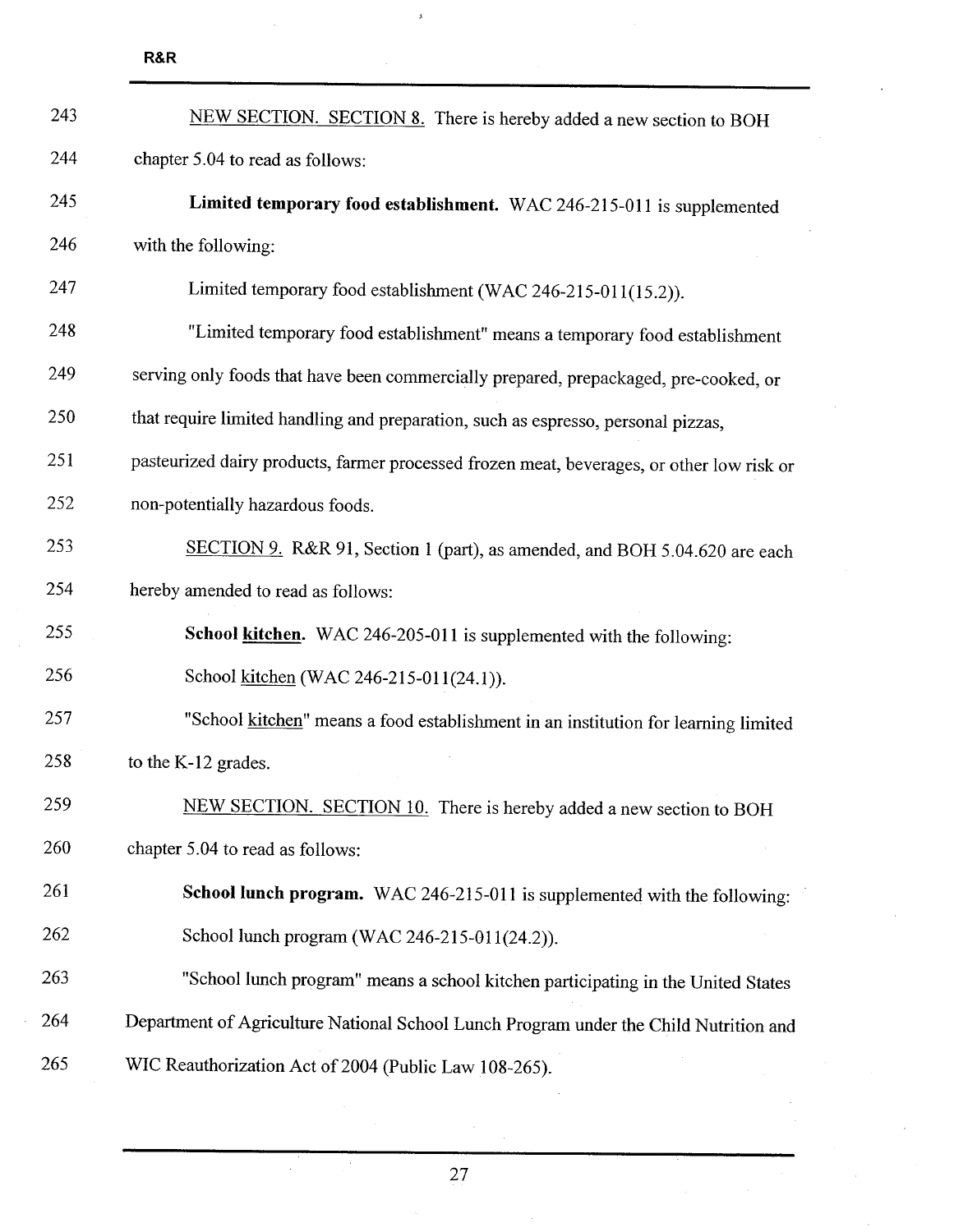| 266 | SECTION 11. R&R 05-06, Section 23, and BOH 5.34.030 are each hereby                         |
|-----|---------------------------------------------------------------------------------------------|
| 267 | amended to read as follows:                                                                 |
| 268 | Mobile food units - Additional requirements. WAC 246-215-121(21) is not                     |
| 269 | adopted and the following is substituted:                                                   |
| 270 | Mobile food units - Additional requirements (WAC 246-215-121(21)).                          |
| 271 | The health officer may allow a person to operate a food establishment with a                |
| 272 | limited menu in a movable building without permanent plumbing under applicable              |
| 273 | provisions of this section. In addition the following provisions must be met:               |
| 274 | (a) Toilet facilities must be within 200 feet of the establishment and available at         |
| 275 | all times that the establishment is operating.                                              |
| 276 | (b) Facilities for cleaning and sanitizing must meet the provisions of this title           |
| 277 | and be located within 200 feet of the establishment and available at all times that the     |
| 278 | establishment is operating.                                                                 |
| 279 | (c) The owner of a mobile food unit operating in King County shall use a                    |
| 280 | commissary kitchen located in King County. The owner shall obtain a single, separate        |
| 281 | mobile food unit permit for each mobile food unit. In addition, the owner shall obtain a    |
| 282 | single, separate commissary permit for each commissary kitchen used, regardless of          |
| 283 | whether any other mobile food unit owner uses the same commissary kitchen.                  |
| 284 | SECTION 12. The Seattle-King County department of public health shall assist                |
| 285 | non-profit organizations in determining which type of food establishment permit is most     |
| 286 | appropriate to cover an organization's operations. By April 30, 2010, the department        |
| 287 | shall report to the board of health on the permit status of nonprofit organizations in 2010 |
| 288 | relative to 2009.                                                                           |

 $\bar{z}$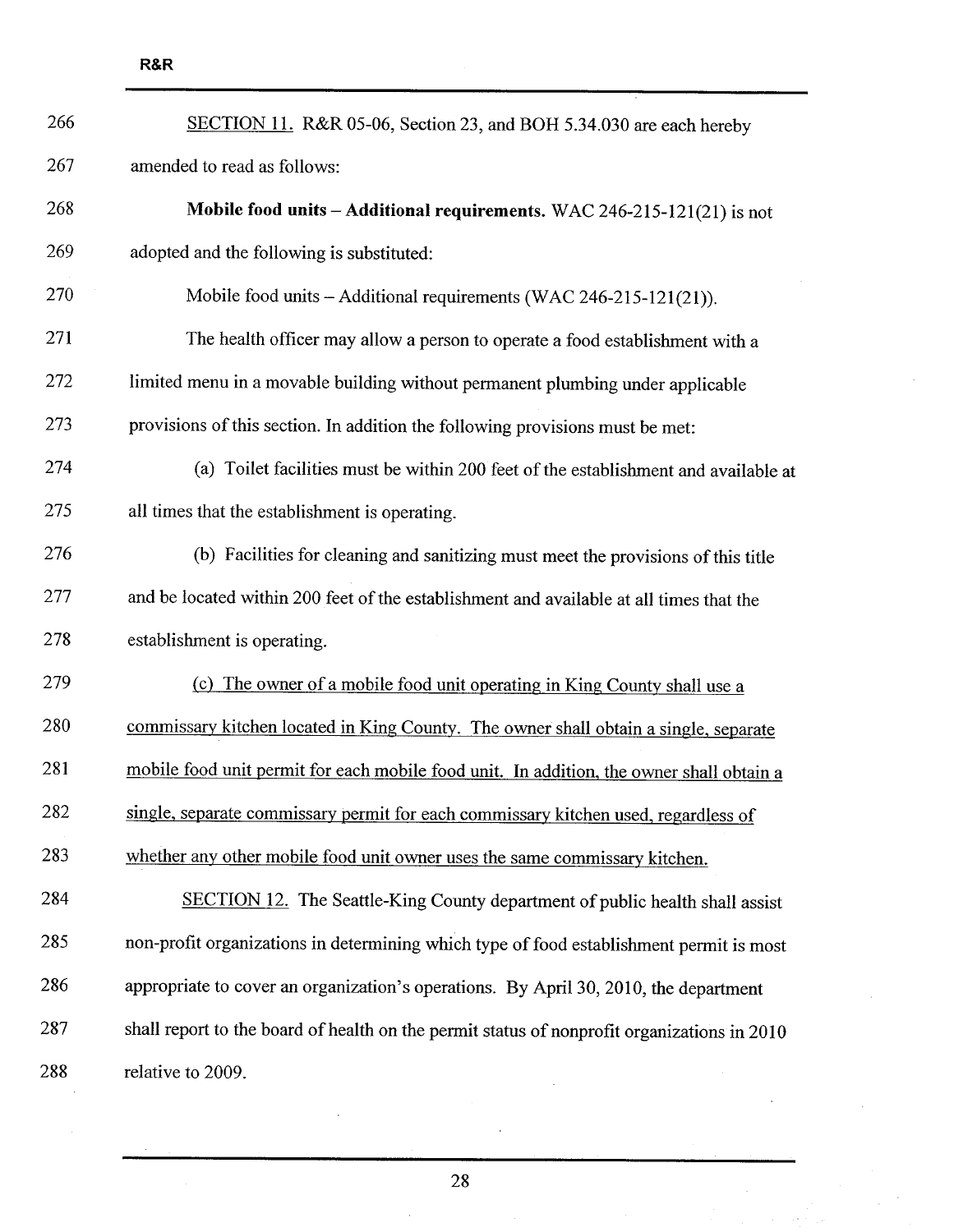| 289 | SECTION 13. By August 31, 2010, the Seattle-King County department of                     |
|-----|-------------------------------------------------------------------------------------------|
| 290 | public health shall report to the board of health on an evaluation of the farmers market  |
| 291 | program to ensure adequate time is allocated for food protection for the public. The      |
| 292 | department shall report on:                                                               |
| 293 | A. The frequency and severity of food code violations at farmers markets;                 |
| 294 | B. The amount of time required in the food program for inspection, enforcement,           |
| 295 | investigation and education related to compliance with the food code at farmers markets;  |
| 296 | and                                                                                       |
| 297 | C. Proposed revisions to fees and policies for farmers markets in 2011 and 2012           |
| 298 | based on a review of the data required in subsections A. and B. of this section.          |
| 299 | SECTION 14. By April 30, 2010, the Seattle-King County department of public               |
| 300 | health shall report to the board of health on an evaluation of the school food protection |
| 301 | program to ensure adequate time is allocated for food protection at schools. The          |
| 302 | department shall report on:                                                               |
| 303 | A. The frequency and severity of food code violations at schools;                         |
| 304 | B. The amount of time required in the school food protection program for                  |
| 305 | inspection, enforcement, investigation, and education related to compliance with the food |
| 306 | code at schools;                                                                          |
| 307 | C. A review of methods of work and how they might be modified to further mitigate fees    |
| 308 | while maintaining adequate food protection, and                                           |
| 309 | D. Proposed revisions to fees and policies for schools based on a review of the           |
| 310 | data required in subsections A., B. and C. of this section.                               |

 $\bar{\gamma}$ 

 $\mathcal{L}$